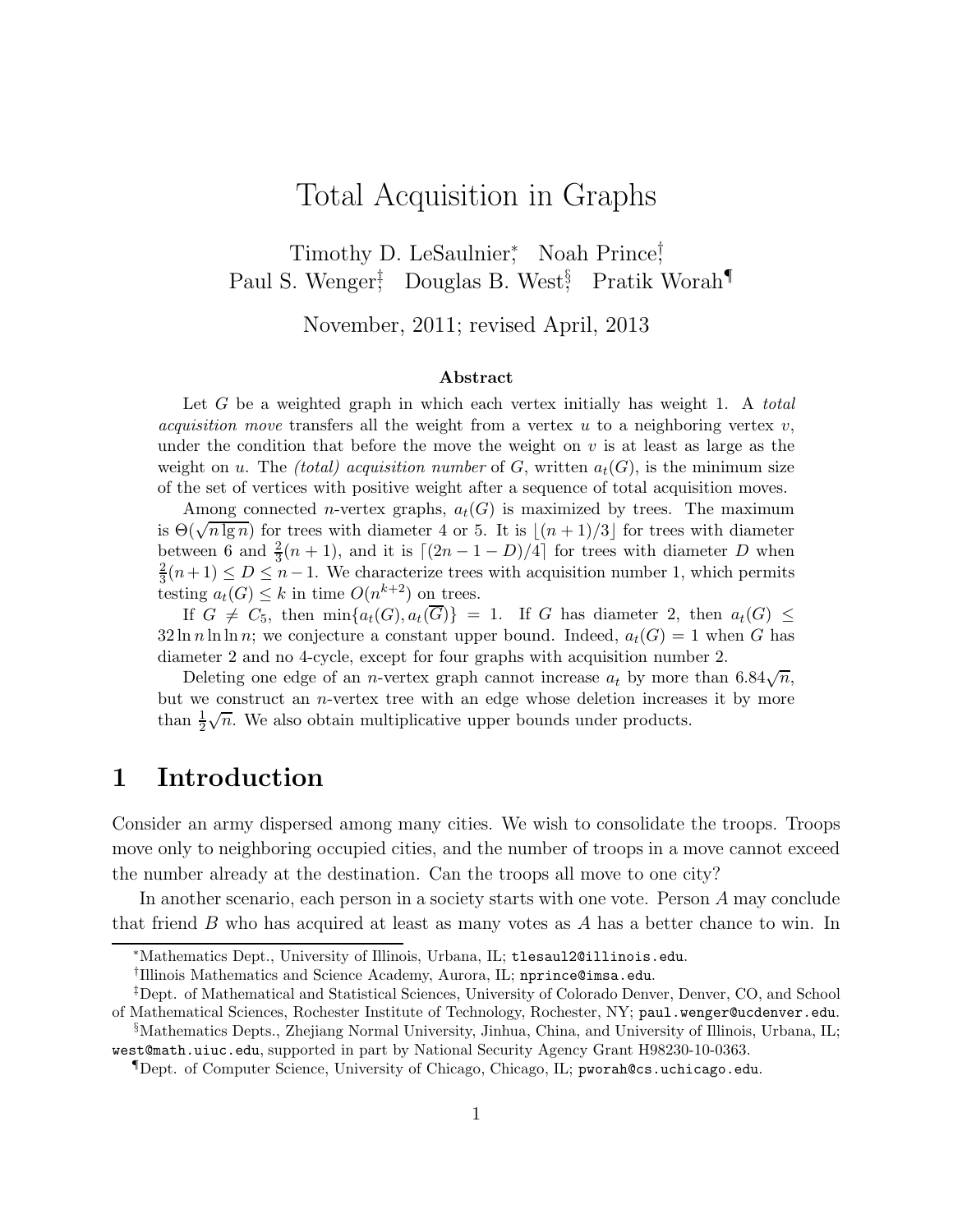such a situation,  $A$  can transfer all his votes to  $B$ . Is it possible for the society to elect a leader by one person acquiring all the votes?

We model such situations using graphs with vertex weights. Initially, each vertex has weight 1; let 1 denote this initial assignment. An *acquisition move* transfers some weight from a vertex u to a neighboring vertex v, provided that before the move the weight on v is at least the weight on u. The total weight is preserved. We want to concentrate the weight on the fewest vertices. Acquisition moves can be made until the set of vertices with positive weight is an independent set; the final independent set is the *residual set*.

Lampert and Slater [5] introduced acquisition in graphs, using acquisition moves that transfer all of the weight from a vertex to a neighbor. The total acquisition number, written  $a_t(G)$ , is the minimum possible size of the residual set after such acquisition moves (starting from distribution 1). We refer to a succession of total acquisition moves as an acquisition protocol. An acquisition protocol A on a graph G is *optimal* if it starts with the weight assignment 1 and leaves positive weight on only  $a_t(G)$  vertices.

Allowing flexibility in the amount of weight moved leads to variations. When an acquisition move may transfer any integer portion of the weight on a vertex, the minimum size of the residual set is the *unit acquisition number*  $a_u(G)$ . When it may transfer any positive amount of the weight on a vertex, the minimum size of the residual set is the *fractional acquisition number*  $a_f(G)$ . For results on  $a_u$  and  $a_f$ , see [9, 12].

Lampert and Slater [5] proved that  $a_t(G) \leq \lfloor (n+1)/3 \rfloor$  when G is a connected n-vertex graph (for  $n > 1$ ), and this is sharp. They also observed that a vertex v cannot acquire weight more than  $2^{d(v)}$  and that no weight from u can reach v if the distance between them is greater than  $d(v)$ . Here  $d_G(v)$  denotes the degree of vertex v in a graph G, shortened to  $d(v)$  when G is understood. Slater and Wang [11] proved that testing  $a_t(G) = 1$  is NP-complete, and they provided a linear-time algorithm to compute  $a_t(G)$  when G is a caterpillar.

Later, Slater and Wang [10] introduced "competitive acquisition": a "Consolidator" C and an Adversary A alternately perform acquisition moves until no more are possible. The Consolidator wants the residual set to be small; the Adversary wants it large. The competitive acquisition number is the resulting size when C moves first and both play optimally. Slater and Wang [10] computed this for the *n*-vertex path  $P_n$ , for all *n*. The problem is studied in [7] for trees and complete bipartite graphs, under the name game acquisition.

In this paper we study only total acquisition, so we abbreviate "total acquisition number" to "acquisition number" but maintain the notation  $a_t$ . Deleting edges cannot reduce  $a_t$ , so  $a_t$  is maximized among *n*-vertex connected graphs by trees. In Section 2, we present a family of trees showing that for  $k \geq 3$  and  $D \geq 6$ , the largest acquisition number among nvertex graphs can be achieved by a tree with maximum degree  $k$  and diameter  $D$  whenever n is between  $3(k + D/2) - 10$  and about  $3(k - 2)^{\lfloor D/4 \rfloor}$ ; the lower bound is equivalent to  $D \leq \frac{2}{3}$  $\frac{2}{3}(n+1)$ . In this range, the family of extremal trees is much richer than the single *n*-vertex example given in [5]. Actually, our construction generates all *n*-vertex graphs with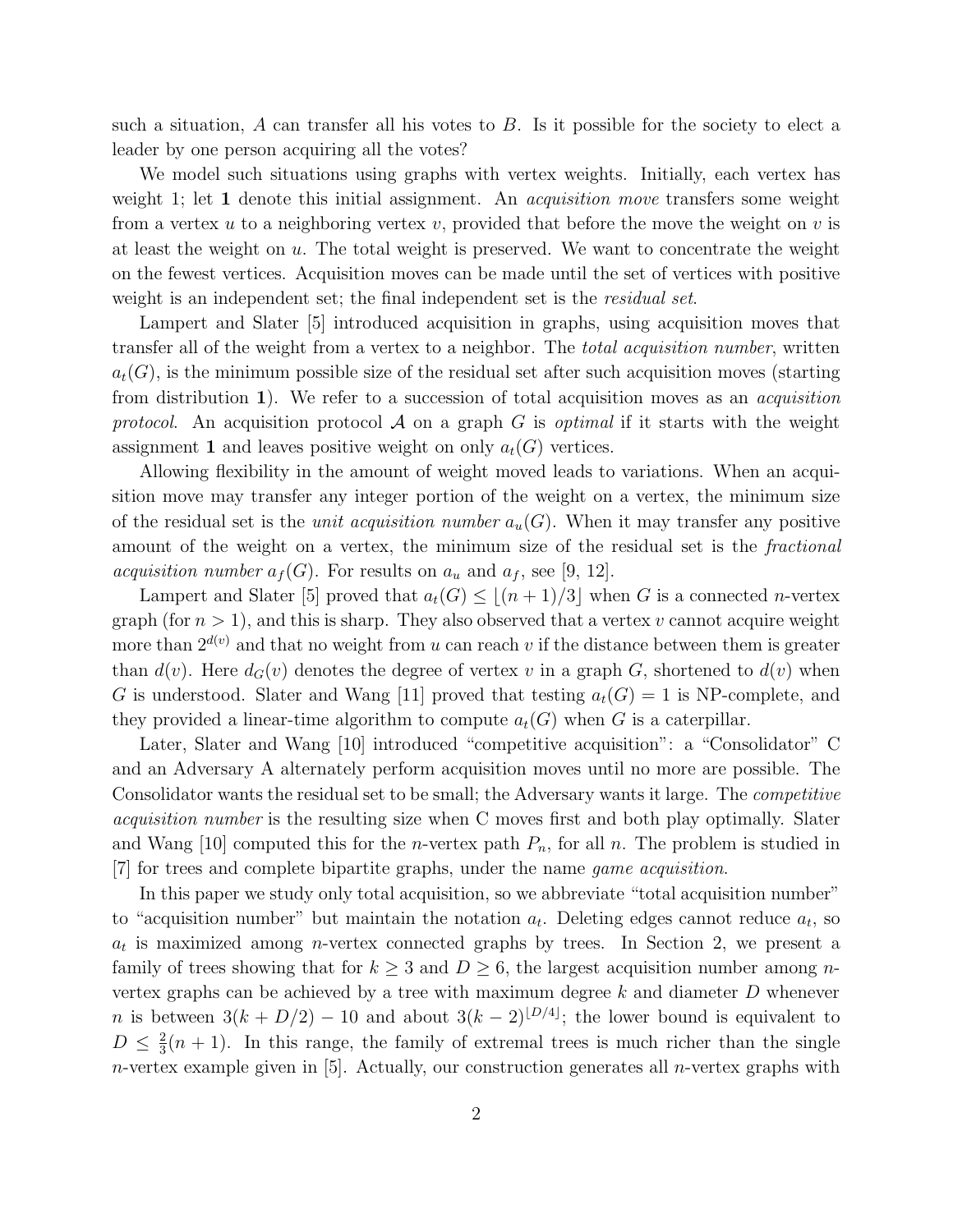acquisition number  $(n + 1)/3$  when  $n \equiv 2 \mod 3$  (except for the 5-cycle); this is proved in [6]. For larger diameter, with  $\frac{2}{3}(n+1) \le D \le n-1$ , we show that the maximum of  $a_t$  is  $[(2n-1-D)/4]$ .

Trees with diameter less than 6 have smaller acquisition numbers. Trivially,  $a_t(T) = 1$ when  $T$  is a tree with diameter at most 3. For *n*-vertex trees with diameter 4 and diameter 5, we show in Section 3 that the maximum is  $\Theta(\sqrt{n \lg n})$ , where lg denotes log<sub>2</sub>. In fact, the maximum among *n*-vertex trees with diameter 4 is between  $\sqrt{n \lg n}$  and  $\sqrt{.5n \lg n}$ . We also characterize trees T for which  $a_t(T) = 1$ , which allows us to construct a polynomial-time algorithm to test  $a_t(T) \leq k$  for any fixed positive integer k.

In Section 4, we give sufficient conditions for a graph to have acquisition number 1. We show that, if  $G \neq C_5$ , then  $a_t(G)$  or  $a_t(\overline{G})$  is 1, where  $\overline{G}$  denotes the complement of G. Furthermore, if  $\delta(G) \ge (|V(G)| - 1)/2$ , then  $a_t(G) = 1$  (again, if  $G \neq C_5$ ), and no smaller minimum degree is sufficient.

In Section 5, we consider graphs with diameter 2. We conjecture that  $a_t(G)$  is bounded by an absolute constant for such graphs, perhaps by 2. We prove that  $a_t(G) \leq 32 \ln n \ln \ln n$ when G has diameter 2 (the *diameter* of a graph is the maximum of the distances between vertices). If in addition G has no 4-cycle, then  $a_t(G) = 1$  except for  $C_5$ , the Petersen graph, one graph with seven vertices, and one graph with 13 vertices. The exceptions with seven and 13 vertices are the polarity graphs of the projective planes of orders 2 and 3, and all four exceptions have acquisition number 2.

In Section 6, we consider edge deletion. Deleting one edge in an *n*-vertex graph cannot increase the acquisition number by more than  $6.84\sqrt{n}$ , but there is an *n*-vertex tree having an edge whose deletion increases the acquisition number by more than  $\frac{1}{2}$  $\sqrt{n}$ . For the strong product  $\boxtimes$  and cartesian product  $\square$ , we show in Section 7 that  $a_t(G\boxtimes H) \le a_t(G\Box H) \le$  $a_t(G)a_t(H)$  and ask whether there are infinitely many examples with  $a_t(G \boxtimes H) < \frac{1}{2}$  $\frac{1}{2}a_t(G)a_t(H)$ .

In addition to the conjectures and open questions mentioned above, there are several directions for further research on total acquisition in graphs. Motivated by the sufficient conditions in Section 4 for acquisition number 1, it is natural to consider the more general problem of finding sufficient conditions for acquisition number at most  $k$ . For example, one can ask for the least such value of the minimum degree, the connectivity, or the minimum of  $d(u)+d(v)$  over  $uv \notin E(G)$  (known as an "Ore-type" condition). These questions also extend naturally to random graphs; what is the threshold edge-probability function for acquisition number at most  $k$ ?

Alternatively, one can seek the maximum of  $a_t(G)$  over other families of *n*-vertex graphs. For example, what is the maximum of  $a_t(G)$  when G is k-connected or when  $\delta(G) \geq k$ ? Similarly, what is the behavior of the acquisition number of the random graph  $G(n, p)$  with edge-probability  $p(n)$ ? Of particular interest would be  $p \sim \frac{\ln n}{n}$  $\frac{1}{n}$ , the threshold for connectivity.

More generally, one can study the tradeoff between  $a_t(G)$  and other parameters. In particular, for *n*-vertex graphs, how does  $a_t(G)$  decrease as  $\kappa(G)$  or  $\delta(G)$  increases. Is  $a_t(G)\kappa(G)$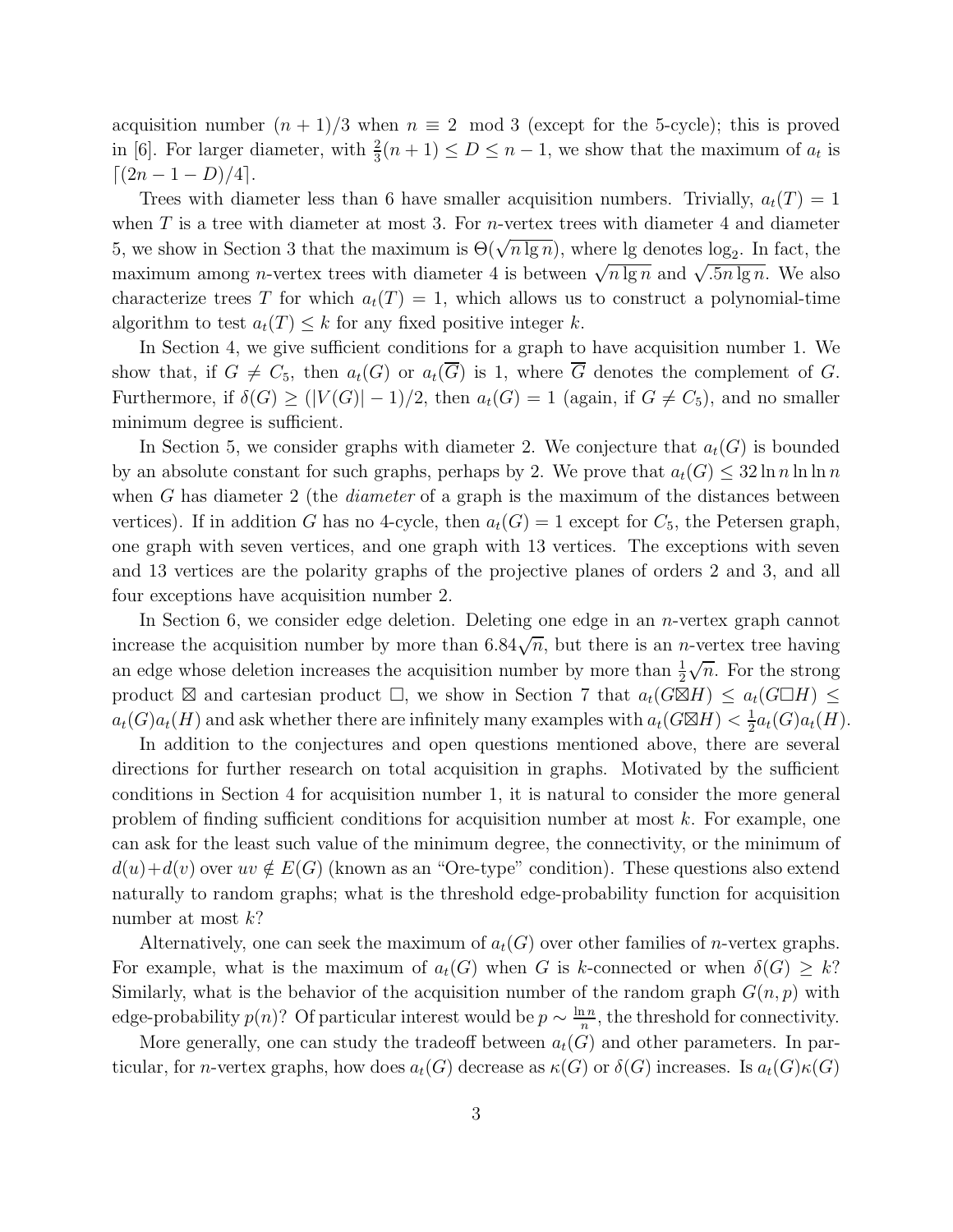or  $a_t(G)\delta(G)$  bounded by a linear function of  $|V(G)|$ ? Similarly, how does  $a_t(G(n, p))$  decrease as  $p \to 1$ ? The material of Section 2 can be viewed as exploring the tradeoff between diameter and acquisition number for trees.

We conclude this introduction with elementary observations about total acquisition. Let  $\alpha(G)$  denote the maximum size of an independent set in G, and let  $\gamma(G)$  denote the minimum size of a dominating set in  $G$ , where a *dominating set* is a vertex set  $S$  such that every vertex outside S has a neighbor in S.

**Observation 1.1.** For a graph  $G$ , the following statements hold:

(1)  $a_t(G) \leq \alpha(G)$  and  $a_t(G) \leq \gamma(G)$ .

(2) The set of edges used in an acquisition protocol is acyclic, and each is used at most once. (3)  $a_t(G) = \min\{a_t(F): F \in \mathcal{F}\}\$ , where  $\mathcal F$  is the set of spanning forests of G.

Proof. (1) An acquisition protocol can consolidate weight onto any maximal independent set or any minimal dominating set.

(2) Weight can never be moved to a vertex once it has weight 0. Hence a cycle cannot be completed and an edge cannot be reused (and every acquisition protocol is finite).

 $(3)$  By  $(2)$ , the set of edges used in an optimal acquisition protocol on G is the edge set of a spanning forest. Deleting the unused edges does not change the residual set.  $\Box$ 

**Example 1.2.** With  $P_n$  and  $C_n$  denoting the *n*-vertex path and *n*-vertex cycle,  $a_t(P_n)$  =  $a_t(C_n) = \lceil n/4 \rceil$ . As noted earlier, the weight on a vertex of degree d cannot exceed  $2^d$ when starting with weights  $1 \times 1$ . Hence the acquisition number of any graph with maximum degree 2 is at least  $\lceil n/4 \rceil$ . The vertices of a path or cycle with n vertices can be covered by  $\lceil n/4 \rceil$  paths with at most four vertices, each having acquisition number 1.

The acquisition problem generalizes to every graph G with vertex weights; let  $a_t(G)$ denote the minimum size of the residual set after an acquisition protocol starting with the weighted graph G. A cut-set in a graph G is a set  $S \subseteq V(G)$  such that  $G-S$  is disconnected, where  $G - S$  is the result of deleting the vertices of S from G.

**Observation 1.3.** Let S be a cut-set in a weighted graph G. If each vertex in S has weight 0, then  $a_t(G)$  is at least the number of components of  $G - S$  having positive total weight.

*Proof.* No weight can move to a vertex of weight 0, so no weight can move from one component of  $G - S$  to another.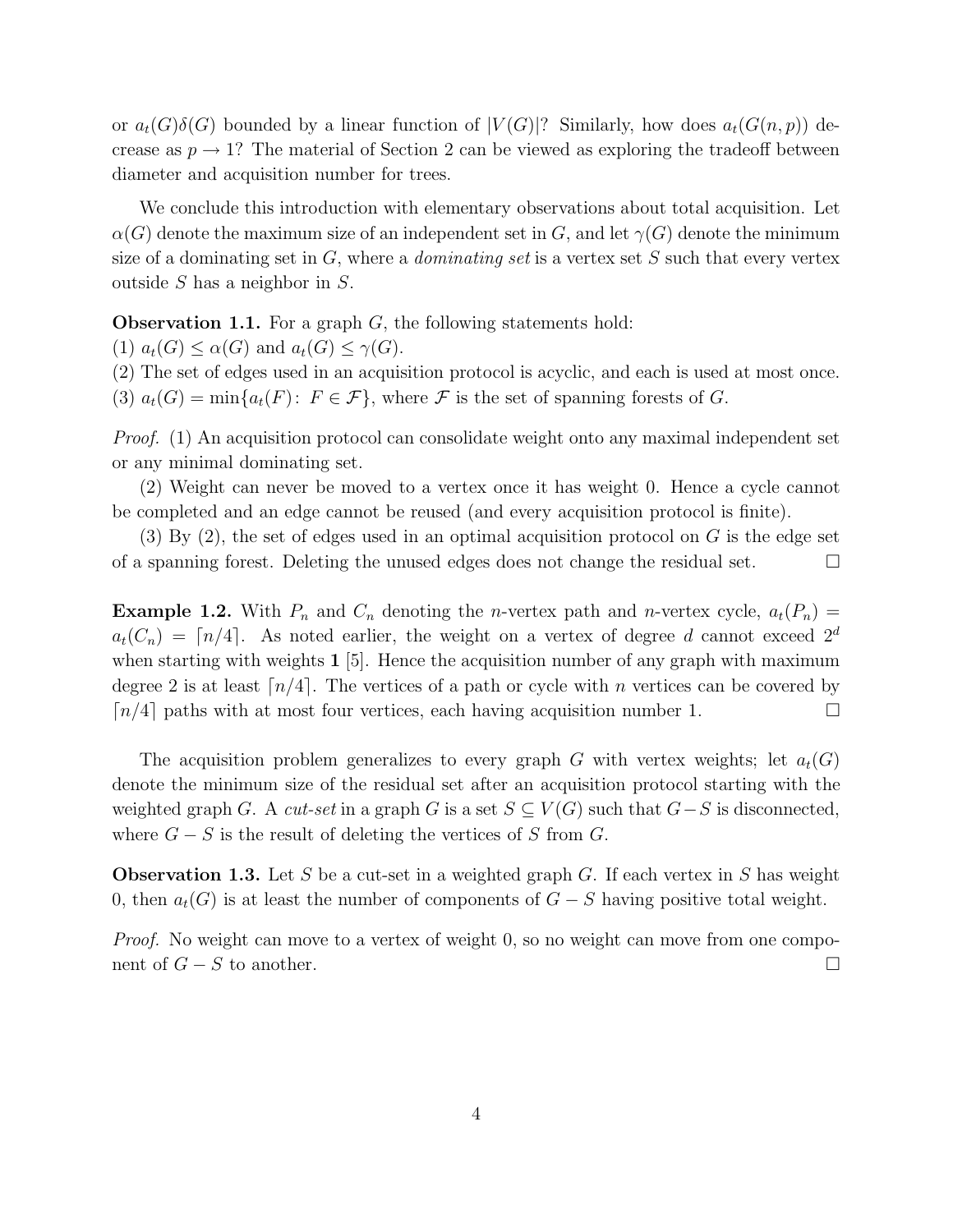#### 2 Extremal Trees

Lampert and Slater [5] showed that  $|(n+1)/3|$  is the maximum of  $a_t(G)$  over *n*-vertex graphs, when  $n > 1$ . For  $n \equiv 2 \mod 3$ , they provided a tree achieving this bound, but its maximum degree is  $(n+1)/3$  and its diameter is 6. We construct a more general family of extremal trees. Note that since  $a_t(P_n) = \lceil n/4 \rceil$ , the bound is not sharp when  $\Delta(G) = 2$ , where  $\Delta(G)$  denotes the maximum vertex degree in G.

It is sometimes useful to view the initial weight on each vertex as a chip that moves from vertex to vertex under total acquisition moves. One can then follow a given chip to see where that weight goes during an acquisition protocol.

**Lemma 2.1.** Let x and y be vertices in a tree T. If the unique x, y-path in T contains a vertex of degree 2 not adjacent to x or y, then the initial weight from x and y cannot reach a common vertex via total acquisition moves.

*Proof.* Let v be a vertex of degree 2 on the x, y-path. For the weight from x and y to reach the same vertex, vertex  $v$  must be used. The first move involving  $v$  transfers weight 1 to or from it, so this move cannot transfer the weight that was originally on x or y. After this move, v or one of its neighbors has weight 0. By Observation 1.3, the weight from x and y cannot then reach the same vertex.  $\Box$ 

**Theorem 2.2.** Starting with  $P_5$ , let  $\mathcal T$  be the family of trees constructed by iteratively growing a path with three edges from the neighbor of a leaf. If  $T \in \mathcal{T}$ , then  $a_t(T) = (|V(T)| + 1)/3$ .

*Proof.* We use induction on j, the number of augmentations. Each augmentation adds a path of length 3 through three new vertices, so  $|V(T)| = 3j + 5$ . Each augmentation adds one new leaf, so T has  $j + 2$  leaves. Initially, the central vertex of  $P_5$  is a vertex of degree 2 separating the two leaves and adjacent to neither.

With each augmentation, the vertex v at distance 2 from the new leaf x is a vertex of degree 2 that separates x from all earlier leaves. Since v was made adjacent to a neighbor w of an earlier leaf, it is not adjacent to any earlier leaf. Also,  $w$  is not a vertex that was nonadjacent to all earlier leaves, so the vertices previously chosen to witness separation between leaves still have degree 2. By Lemma 2.1,  $a_t(T) \geq j + 2$ .

Equality holds, because  $a_t(P_5) = 2$ , and for  $j > 0$  the weight on each added path can be acquired to the central vertex among the three new vertices.

**Corollary 2.3.** For  $k \geq 3$  and  $D \geq 6$  with D even, there is an n-vertex tree with maximum degree k, diameter D, and acquisition number  $|(n+1)/3|$  if  $3(k+D/2)-10 \le n \le n_{k,D}$ , where

$$
n_{k,D} = \begin{cases} \frac{3}{2}D - 1 & \text{for } k = 3, \\ 2 + 3(k - 1)\frac{(k - 2)^{(D - 2)/4} - 1}{k - 3} & \text{for } k > 3 \text{ and } D \equiv 2 \mod 4, \\ 5 + 6(k - 2)\frac{(k - 2)^{(D - 4)/4} - 1}{k - 3} & \text{for } k > 3 \text{ and } D \equiv 0 \mod 4. \end{cases}
$$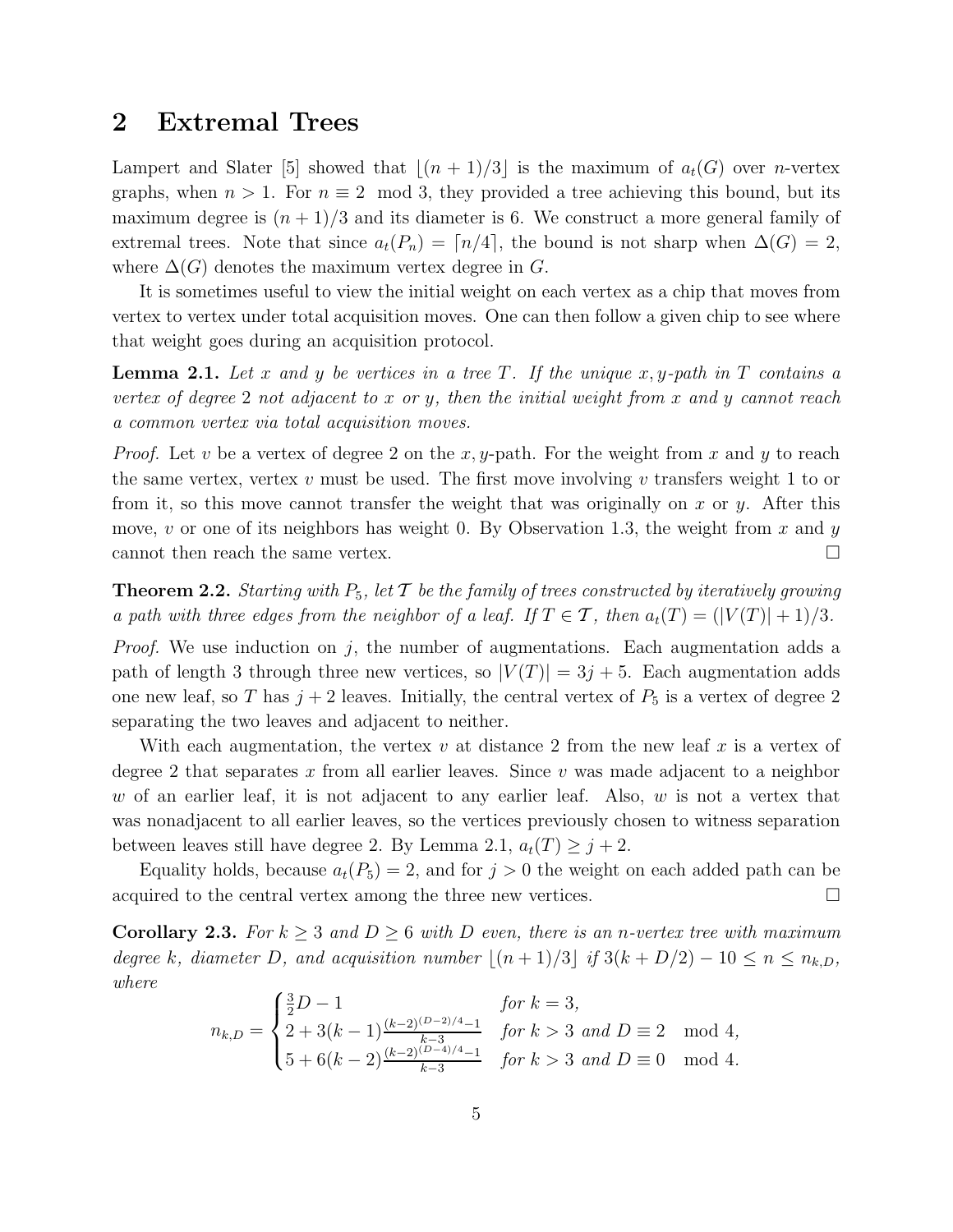*Proof.* Suppose first that  $n \equiv 2 \mod 3$ . We construct such a tree T in the family T of Theorem 2.2, which guarantees  $a_t(T) = (n+1)/3$ .

To reach maximum degree k, begin with  $P_5$  in which v is the neighbor of a leaf, and augment at v exactly  $k-2$  times. Now the diameter is 6, and v has degree k. Next increase the diameter to  $D$  by iteratively augmenting at the neighbor of a leaf on a longest path,  $(D-6)/2$  times. The resulting tree T has diameter D, maximum degree k, and  $3(k+D/2)-10$  vertices, since there were  $k-2+D/2-3$  augmentations to  $P_5$ . Figure 1 shows such a construction for  $k = 6$  and  $D = 10$ .



Figure 1: An extremal tree with maximum degree 6 and diameter 10.

When  $k = 3$ , the lower bound  $3(k + D/2) - 10$  on n equals the upper bound  $3D/2 - 1$ , so the construction is finished. Henceforth we assume  $k > 3$ .

To increase the number of vertices, note that except for  $v$ , the neighbors of leaves have degree 3 or 2. Augmenting at neighbors of endpoints of longest paths would increase the diameter (see Figure 1), but we can augment at neighbors of other leaves, increasing the number of vertices by 3 with each augmentation. We can continue such augmentations until every neighbor of a leaf that is not an endpoint of a longest path has degree  $k$ .

To count the vertices, it is helpful to grow such a tree in another way. When  $D/2$  is odd, let  $\ell = (D-2)/4$ . Again start with  $P_5$  and let v be the neighbor of a leaf; v has degree 2. Augmenting  $k-2$  times at v completes level 1; now v has degree k, and the  $k-1$ vertices at distance 2 from  $v$  are neighbors of leaves (see the leftmost part of Figure 1). For  $i \geq 1$ , augment  $k-2$  times at the neighbor of each leaf introduced when forming level i, until  $\ell$  levels are complete. After level 1, the diameter is 6. Each successive level adds 4 to the diameter, so the resulting diameter is  $6 + 4(\ell - 1)$ , which equals D. Counting the initial  $P_5$  as a (degenerate) augmentation of  $P_2$  to start level 1, reaching the largest possible tree takes  $\sum_{i=1}^{\ell} (k-1)(k-2)^{i-1}$  augmentations, so that tree has  $2+3(k-1)\frac{(k-2)^{\ell}-1}{k-3}$ vertices. The augmentations can be reordered to begin with the initial example above having  $3(k+D/2)-10$  vertices, so all intermediate values congruent to 2 modulo 3 are attainable.

When  $D/2$  is even, instead build  $\ell$  levels equally from the neighbors of both leaves of  $P_5$ , where  $\ell = (D-4)/4$ . There are  $k-2$  augmentations at each of them to complete level 1, reaching diameter 8. Augment  $k-2$  times at the neighbor of each new leaf to complete level 2, and so on through level  $\ell$ . Starting with the initial  $P_5$  and counting the subtree from the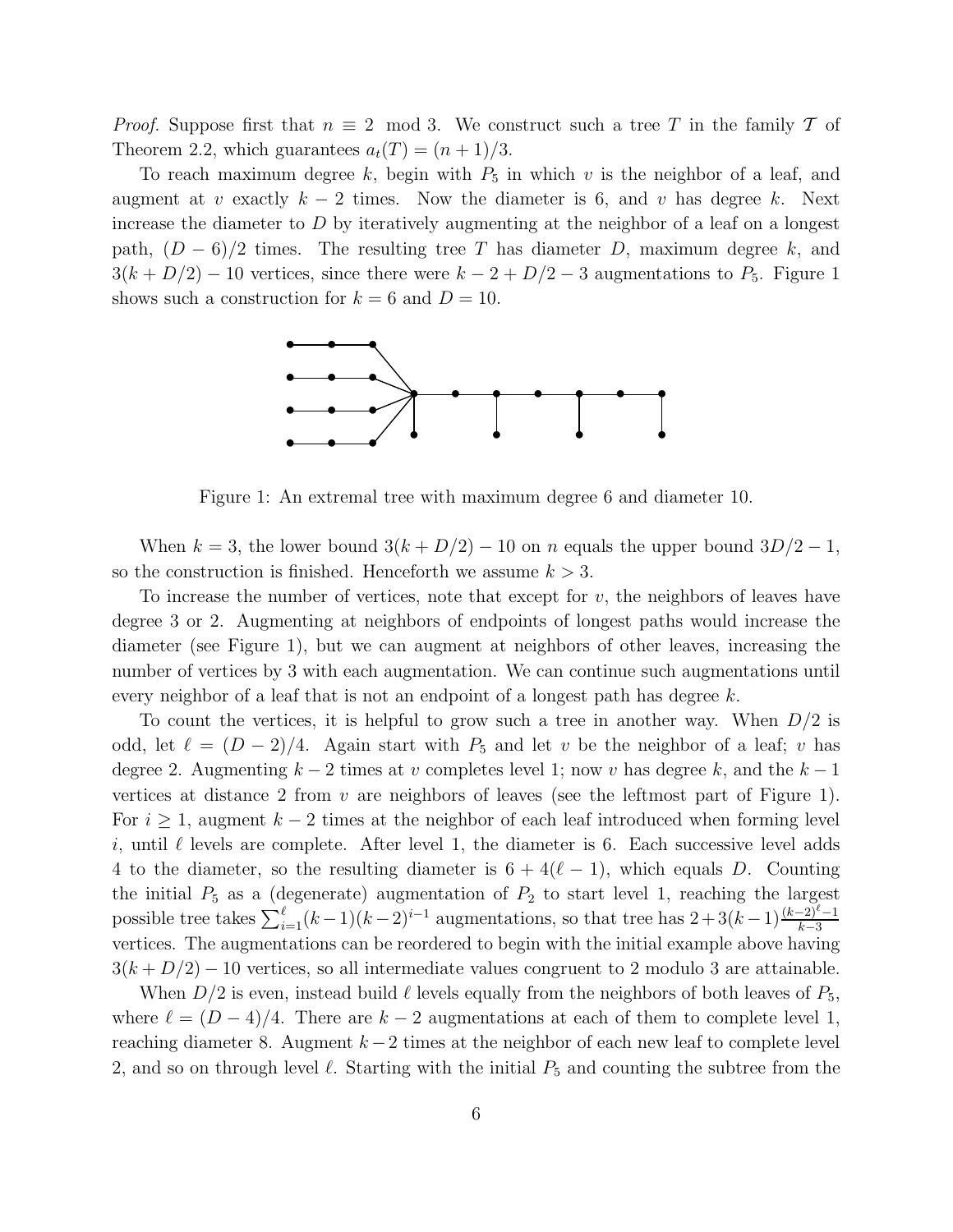neighbors of both leaves, the resulting maximum number of vertices is  $5 + 6(k-2)\frac{(k-2)^{\ell}-1}{k-3}$ .

When  $n \neq 2 \mod 3$ , simply use the construction T' for the next smaller number of vertices congruent to 2 modulo 3 and duplicate a leaf at the end of a longest path. Lemma 2.1 again yields the desired lower bound, and the Lampert–Slater bound requires equality.  $\square$ 

As noted in the introduction, when  $n \equiv 2 \mod 3$ , the family T is the family of all nvertex graphs achieving the maximum value of the aquisition number,  $(n+1)/3$  (except also  $C_5$  when  $n = 5$ ). The proof that this is the complete extremal family will appear in [6].

Theorem 2.2 solves the extremal problem for  $n$ -vertex trees with diameter  $D$  whenever  $6 \leq D \leq \frac{2}{3}$  $\frac{2}{3}(n+1)$ , the upper bound being imposed by requiring  $k \geq 3$  in the construction. When  $D$  is larger, fewer vertices are available outside a longest path, and hence we cannot have as many of the leaves that by Lemma 2.1 force up the acquisition number. At  $D = n-1$ , the graph reduces to  $P_n$ . More generally, when  $D > \frac{2}{3}(n+1)$ , the maximum of the acquisition number is achieved by a special caterpillar. We begin by bounding the value on caterpillars.



Figure 2: An extremal tree with high diameter.

**Proposition 2.4.** If T is an n-vertex caterpillar with diameter D, then  $a_t(T) \leq \lceil \frac{2n-1-D}{4} \rceil$ .

*Proof.* We will use induction on D. If  $D \leq 3$ , then T is  $P_1$ ,  $P_2$ , a star, or a double-star. In each case  $a_t(T) = 1 \leq \left\lceil \frac{2n-1-D}{4} \right\rceil$ . Let T be a caterpillar with diameter D, where  $D \geq 4$ , and let P be a longest path in T. Let the vertices of P be  $v_1, \ldots, v_{D+1}$ , indexed by their order along the path P. Let C and C' be the components of  $T - v_3v_4$  containing  $v_3$  and  $v_4$ , respectively. Observe that C is a caterpillar with diameter at most 3 and that C' is a caterpillar with diameter at most  $D-2$  and with at most  $n-3$  vertices. Applying the induction hypothesis yields  $a_t(T) \le a_t(C) + a_t(C') \le 1 + \left\lceil \frac{2(n-3)-1-(D-2)}{4} \right\rceil = \left\lceil \frac{2n-1-D}{4} \right\rceil$  $\Box$ 

**Theorem 2.5.** For  $\frac{2}{3}(n+1) < D \leq n-1$ , the maximum of  $a_t(T)$  when T is an n-vertex tree with diameter D is  $\left\lceil \frac{2n-1-D}{4} \right\rceil$ .

*Proof.* We first provide a construction to prove sharpness of the upper bound. When  $D =$  $n-1$ , the tree is a path and has the desired acquisition number, so assume  $D < n-1$ . Begin by letting T ′ be the tree produced in Corollary 2.3 for maximum degree 3 and diameter  $2(n - D)$  (when  $D = n - 2$  this initial subtree is  $P_5$ ). Note that T' has  $3(n - D) - 1$  vertices and  $n - D$  leaves. From the neighbor of an endpoint of a longest path in T', grow a path  $P$ of length  $3D - 2n + 1$  through  $3D - 2n + 1$  new vertices; this completes T with n vertices and diameter D (see Figure 2).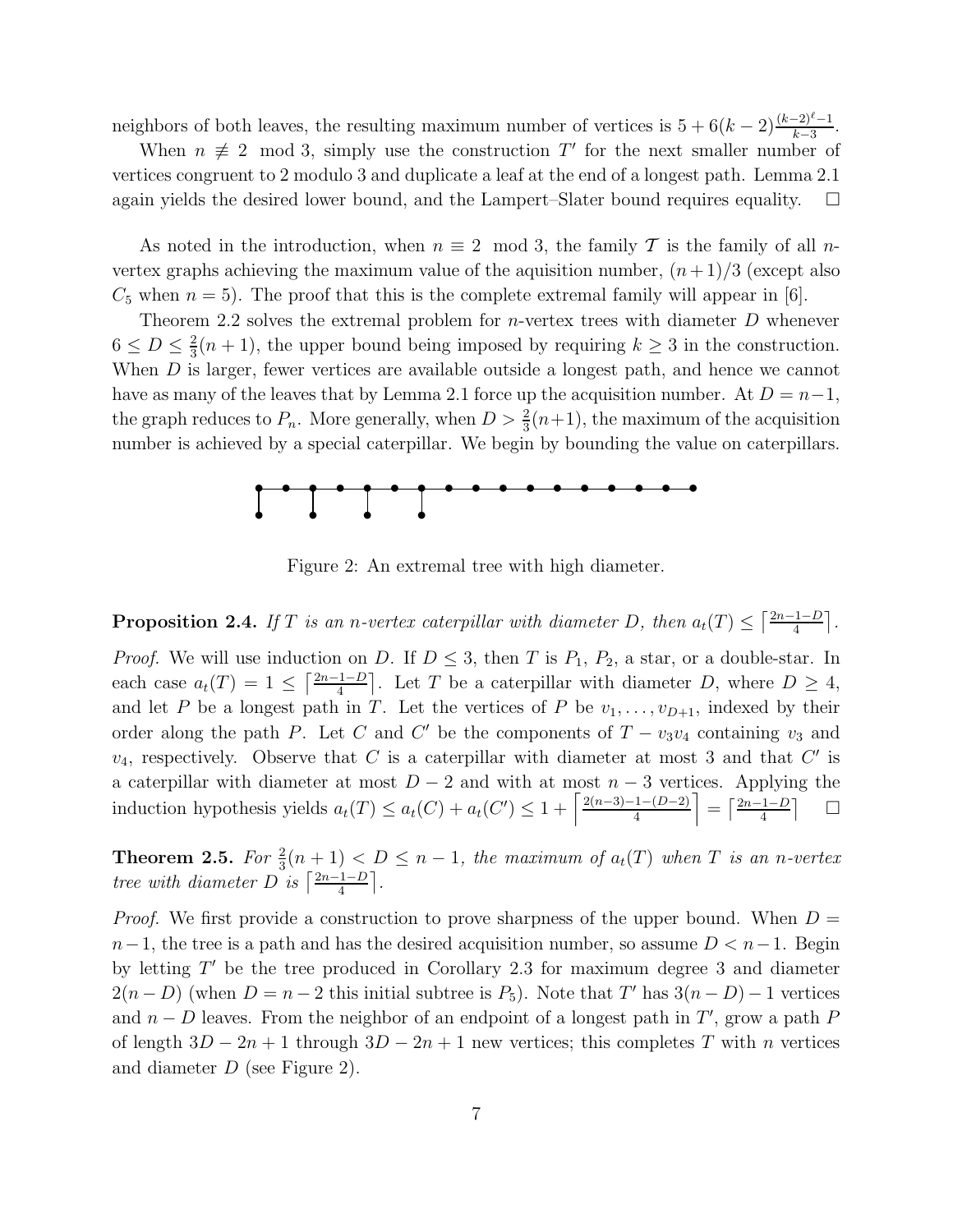By Lemma 2.1, weight from two leaves of  $T'$  cannot reach a common vertex, and they cannot combine with weight from  $P$  that starts farther along  $P$  than the second vertex. Since  $a_t(P_r) = \lceil r/4 \rceil$  (Example 1.2), we have  $a_t(T) \ge n - D + a_t(P_{3D-2n-1}) = \lceil \frac{2n - D - 1}{4} \rceil$ . Equality holds, since the neighbors of leaves in  $T'$  can each acquire weight 3, with the endpoint of  $P$ also acquiring the weight from the second new vertex along P.

Now we prove the upper bound. For fixed D, we use induction on n. If  $n = D + 1$ , then  $T = P_n$  and  $a_t(T) = \left\lceil \frac{2n-1-D}{4} \right\rceil$ . For a larger tree T, let P be a longest path in T. If T is a caterpillar, then Proposition 2.4 applies. Otherwise, there is a nontrivial component  $C$  of  $T-V(P)$ . Let  $s=|V(C)|$ . Note that  $a_t(T) \le a_t(C)+a_t(T-V(C))$ . The tree  $T-V(C)$  has diameter D and  $n-s$  vertices. By the induction hypothesis,  $a_t(T - V(C)) \leq \left\lceil \frac{2(n-s)-1-D}{4} \right\rceil$ . The bound of Lampert and Slater gives  $a_t(C) \leq \left\lfloor \frac{s+1}{3} \right\rfloor$  $\frac{+1}{3}$ . We compute

$$
\left\lfloor \frac{s+1}{3} \right\rfloor + \left\lceil \frac{2n-2s-1-D}{4} \right\rceil = \left\lceil \frac{s-1}{3} \right\rceil + \left\lceil \frac{2n-2s-1-D}{4} \right\rceil
$$

$$
\leq \left\lceil \frac{2n-1-D}{4} + \frac{2s-3s-2}{6} \right\rceil \leq \left\lceil \frac{2n-1-D}{4} \right\rceil
$$

#### 3 Trees of Small Diameter

Since trees with diameter 2 or 3 have total acquisition number 1, Theorem 2.2 and Proposition 2.5 leave only the extremal problems for diameter 4 and 5. These are settled in Theorems 3.3 and 3.4. We next define an acquisition protocol used in the proof of Theorem 3.3 and also in Section 5. It moves the maximum amount of weight to the central vertex in a tree of diameter 4.

**Definition 3.1.** Let T be a tree with diameter 4, and let u be the center of T. Let  $v_1, \ldots, v_k$ be the neighbors of u labeled in nondecreasing order of degree (as in Figure 3). Define the u-greedy protocol, denoted  $A(u)$ , as follows. Let  $w_i$  denote the weight on u at the beginning of step *i*; initially,  $w_1 = 1$ . In step *i*, move weight  $\min\{w_i, d(v_i)\} - 1$  from leaf neighbors of  $v_i$  to  $v_i$ ; the weight on  $v_i$  is now  $\min\{w_i, d(v_i)\}\)$ . Complete step i by transferring all weight on  $v_i$  to u. Thus  $w_{i+1} = w_i + \min\{w_i, d(v_i)\}.$ 

A closer look at the u-greedy protocol yields an upper bound for  $a_t(T)$ .

**Lemma 3.2.** Let T be a tree with diameter 4, let u be the center of T, and run the ugreedy protocol  $\mathcal{A}(u)$  on T. No weight remains on  $N_T(u)$ . Also, if r is the degree of the highest-indexed neighbor of u having leaf neighbors with positive weight after  $A(u)$ , then at most  $\lceil \lg r \rceil$  neighbors of u have leaf neighbors with positive weight after  $\mathcal{A}(u)$ . Consequently,  $a_t(T) \leq r \lceil \lg r \rceil$ .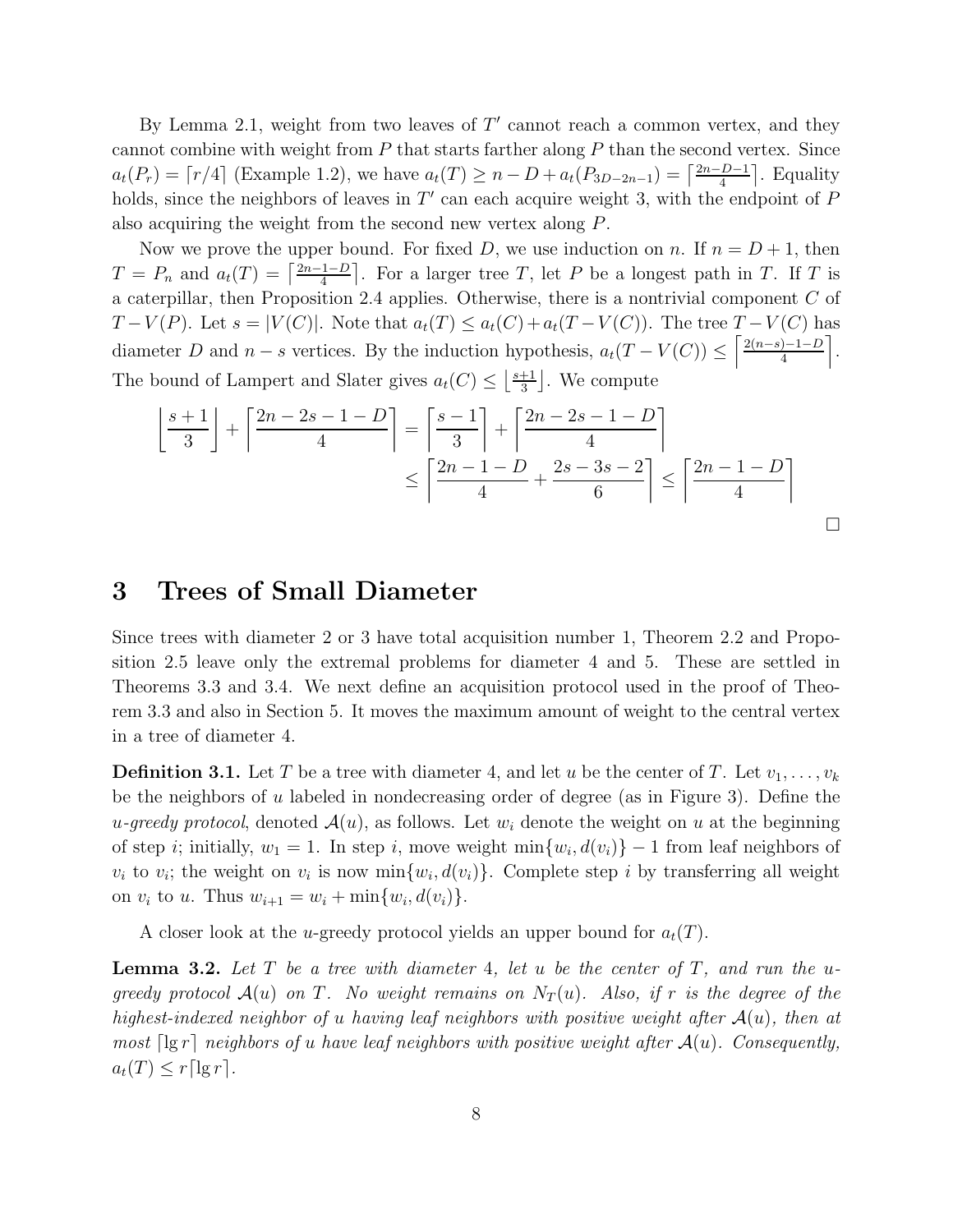*Proof.* By construction, no weight remains on  $N(u)$ . Now, let S be the set of neighbors of u having leaf neighbors with positive weight after  $\mathcal{A}(u)$ . Let  $m = \max\{i: v_i \in S\}$ , so  $d(v_m) = r$ . If  $v_i \in S$ , then  $d(v_i) > w_i$ . Therefore, the weight at u doubles during step i for each  $i \in S$ , and  $r > w_m$ . Hence the weight on u has doubled at most  $\lg(r-1)$  times by step m, so  $|S| \leq 1 + |\lg(r-1)| = |\lg r|$ . Since each vertex in S has at most  $r-1$  leaf neighbors,  $a_t(T) \leq r \lceil \lg r \rceil.$ 

Our upper bound for trees with diameter 4 uses the u-greedy protocol when the degree of the central vertex is large and none of its neighbors have large degree.



Figure 3: Vertex labeling for trees of diameter 4

**Theorem 3.3.** Let T be an n-vertex tree. If T has diameter 4, then  $a_t(T) \leq \sqrt{n \lg n}$ . If T has diameter 5, then  $a_t(T) \leq \sqrt{2n \lg n}$ .

*Proof.* First consider diameter 4; we prove the bound by induction on n. Let u be the central vertex of T, and label its neighbors  $v_1, \ldots, v_k$  in nondecreasing order of degree, as in Figure 3.

If  $k \leq \sqrt{n \lg n}$ , then it suffices to let the neighbors of u absorb all the weight. If  $k >$  $\sqrt{n \lg n}$ , then  $k \geq n/2$  if  $n \leq 16$ . We will show in Lemma 4.3 that  $a_t(G) = 1$  when G has a vertex of degree at least  $|V(G)|/2$  whose neighborhood is a dominating set. Hence we may assume that  $k > \sqrt{n \lg n}$  and  $n > 16$ .

If  $d(v_k) \geq \sqrt{n}$ , then we let  $v_k$  acquire the weight on its leaf neighbors and apply the induction hypothesis to the tree obtained by deleting  $v_k$  and its leaf neighbors. Thus  $a_t(T) \leq$  $1 + \sqrt{(n - \sqrt{n}) \lg n}$ . Note that  $1 + \sqrt{A - B} \leq \sqrt{A}$  if and only if  $B \geq 2\sqrt{A} - 1$ . Since  $\sqrt{n} \lg n \geq 2\sqrt{n \lg n}$  when  $n \geq 16$ , this case is complete.

Hence we may assume that  $k > \sqrt{n \lg n}$ , that  $d(v_k) < \sqrt{n}$ , and that  $n > 16$ . Let S be the set of neighbors of  $u$  having leaf neighbors with positive weight after running the  $u$ -greedy protocol  $\mathcal{A}(u)$ . Let  $m = \max\{i: v_i \in S\}$ . By Lemma 3.2,  $a_t(T) \leq d(v_m) \lceil \lg d(v_m) \rceil$ .

We will prove that  $d(v_m) < 2n/k - 1$ . Given this, and using  $k \geq \lceil \sqrt{n \lg n} \rceil$ ,

$$
a_t(T) \le d(v_m) \lceil \lg d(v_m) \rceil \le \left\lfloor \frac{2n}{\lceil \sqrt{n \lg n} \rceil} - 1 \right\rfloor \left\lceil \lg \left\lfloor \frac{2n}{\lceil \sqrt{n \lg n} \rceil} - 1 \right\rfloor \right\rceil \le \sqrt{n \lg n}.
$$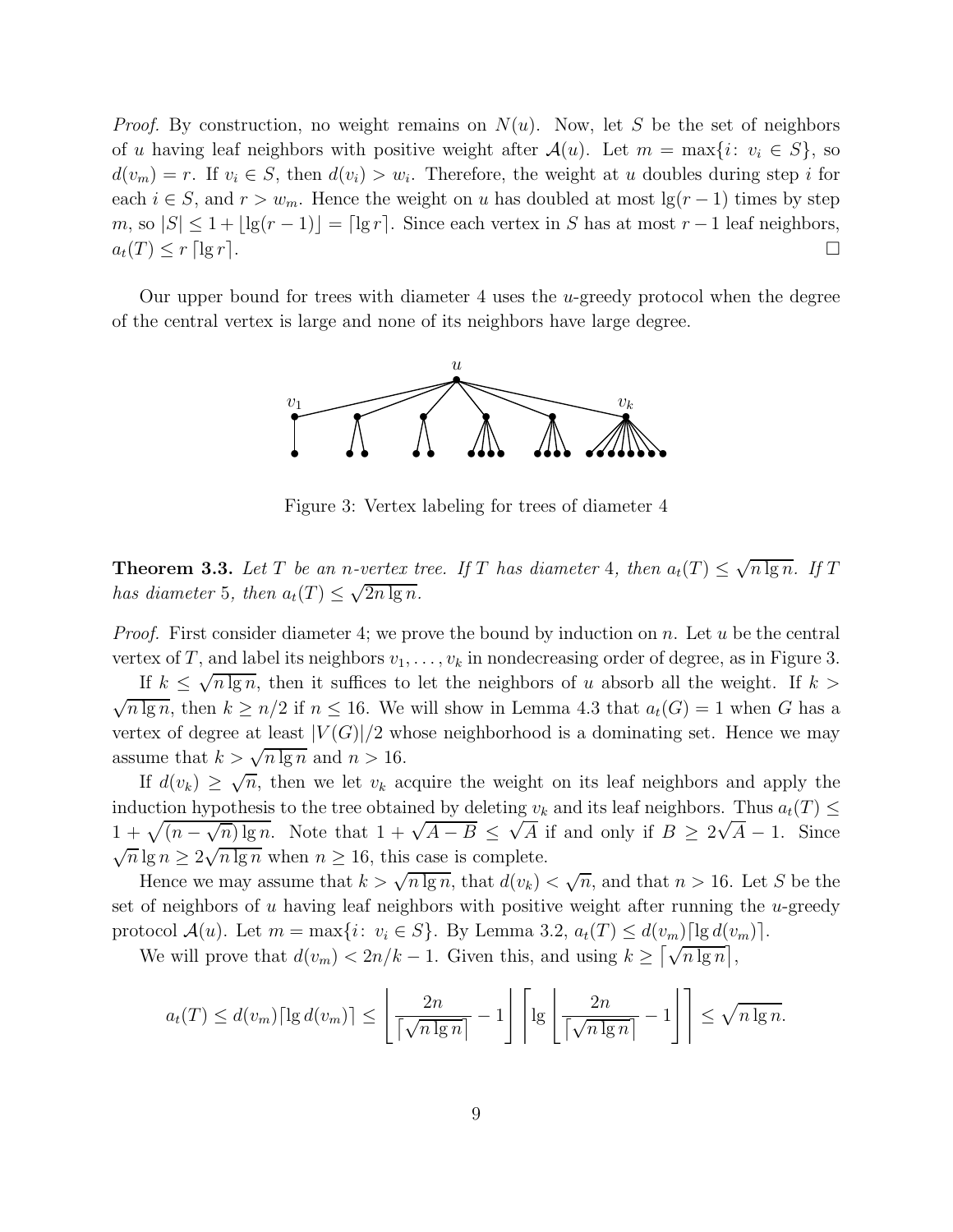For  $n > 2^{16}$ , the last bounds follows, since in this case

$$
\left\lfloor \frac{2n}{\lceil \sqrt{n \lg n} \rceil} - 1 \right\rfloor \left\lceil \lg \left\lfloor \frac{2n}{\lceil \sqrt{n \lg n} \rceil} - 1 \right\rfloor \right\rceil < 2 \sqrt{\frac{n}{\lg n}} \left[ \lg \left( 2\sqrt{\frac{n}{\lg n}} \right) + 1 \right] \le \sqrt{n \lg n}.
$$

For  $n \leq 2^{16}$ , the desired inequality holds by explicit computation.

To prove  $d(v_m) < 2n/k - 1$ , we first argue that  $m < k/2$ . Since u acquires weight with each step,  $m \leq w_m$ . Since  $m \in S$ , we have  $w_m < d(v_m)$ . We are in the case where  $d(v_k) < \sqrt{n}$ . Finally,  $k > \sqrt{n \lg n}$  yields  $\sqrt{n} < k/2$  when  $n > 16$ . Thus

$$
m \le w_m < d(v_m) \le d(v_k) < \sqrt{n} < k/2.
$$

Since the  $k - m + 1$  neighbors of u in  $\{v_m, \ldots, v_k\}$  each have at least  $d(v_m) - 1$  leaf neighbors, and at least m vertices are outside the subtrees rooted at those neighbors,  $d(v_m)$  <  $n-m$  $\frac{n-m}{k-m}$ . With  $m < k/2$ , we have  $d(v_m) < 2n/k - 1$ . This completes the proof for diameter 4.

When  $T$  has diameter 5, deleting the central edge of  $T$  leaves two subtrees with diameter at most 4, using p and  $n - p$  vertices, for some p. Applying the bound for diameter 4 and the concavity of that bound yields

$$
a_t(T) \le \sqrt{p \lg p} + \sqrt{(n-p) \lg(n-p)} \le 2\sqrt{(n/2) \lg(n/2)} < \sqrt{2n \lg n},
$$

which completes the proof.  $\Box$ 

The bound of Theorem 3.3 for diameter 4 is within a factor of  $\sqrt{2}$  of being sharp.

**Theorem 3.4.** For sufficiently large n, there is an n-vertex tree  $T_n$  with diameter 4 and  $a_t(T_n) \geq (1 - o(1))\sqrt{\frac{1}{2}}$  $rac{1}{2}n \lg n$ .

*Proof.* Let  $T_n$  have central vertex u, and let  $r = \sqrt{2n/\lg n}$ . Let u have degree k, where  $k = \left[\frac{n-1}{\lfloor r \rfloor + 1}\right]$ . Let the neighbors  $v_1, \ldots, v_k$  of u all have degree  $\lceil r \rceil$  or  $\lfloor r \rfloor$ . Note that  $k =$  $(1-o(1))\sqrt{\frac{1}{2}}$  $\frac{1}{2}n \lg n$ . We prove that  $a_t(T_n) \geq k$ .

Let  $A$  be an optimal acquisition protocol on  $T_n$ , and let  $q$  be the number of neighbors of  $u$  that transfer weight to  $u$ . Without loss of generality, we can assume that weight moves from  $v_1, \ldots, v_q$  to u in order. To minimize the residual set, A transfers the weight from all the leaf neighbors of  $v_i$  to  $v_i$  for  $q < i \leq k$ .

Let T' be the subtree obtained by deleting  $v_{q+1}, \ldots, v_k$  and their leaf neighbors. Since weight moves from  $v_i$  to u for  $1 \leq i \leq q$ , the residual set in T' consists of u and some of the leaves. To minimize the number of leaves in the residual set, on  $T'$  the weight of u should be maximized, and hence  $A$  should run the *u*-greedy protocol on  $T'$ .

If  $q < \lg r$ , then weight remains on a leaf neighbor of each  $v_i$  with  $1 \leq i \leq q$  and also on  $v_{q+1}, \ldots, v_k$ , so weight remains on at least k vertices, and  $a_t(T_n) \geq k = (1 - o(1))\sqrt{\frac{1}{2}}$  $rac{1}{2}n \lg n$ .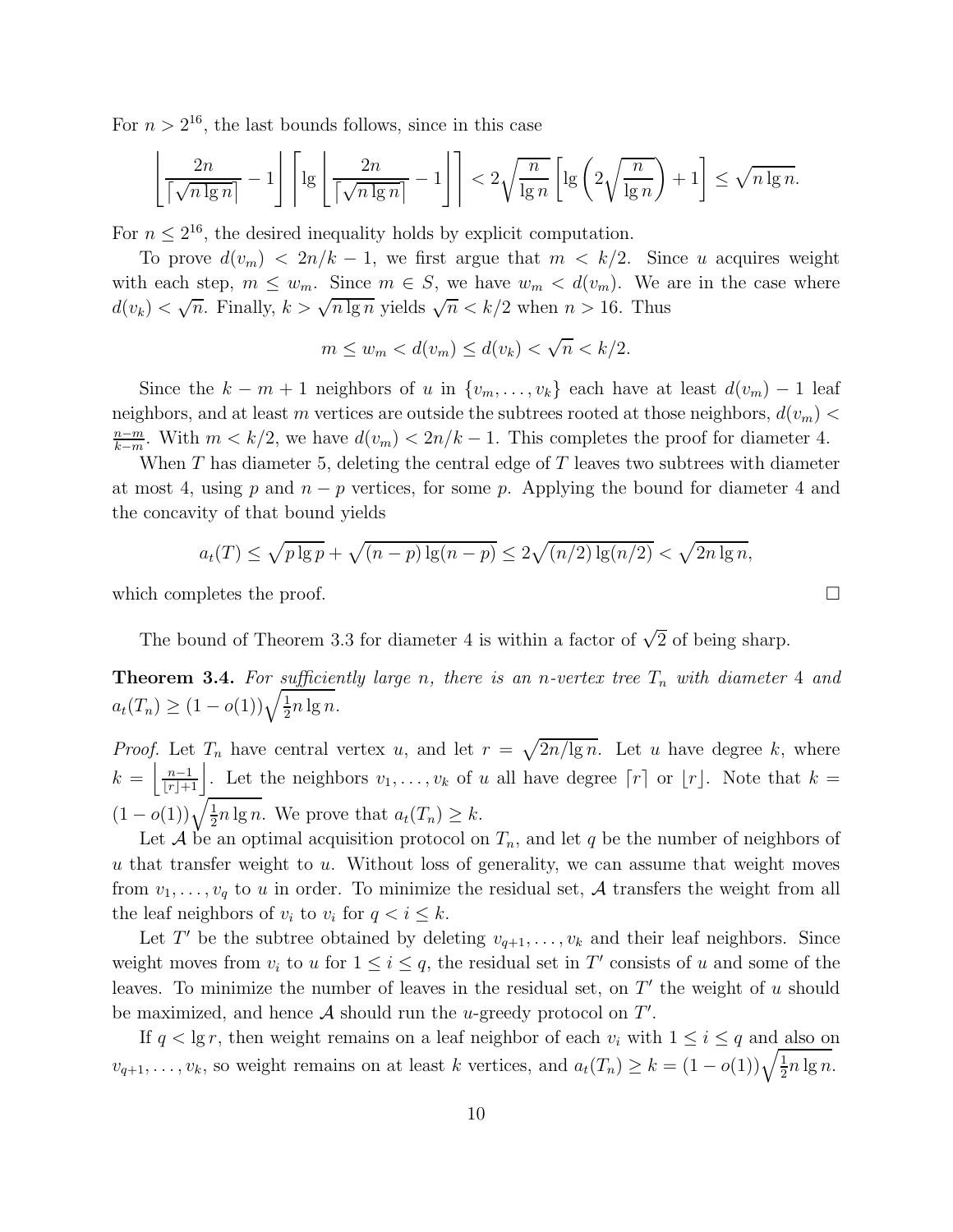If  $q > \lg r$ , then because each neighbor has degree at least  $|r|$ , the u-greedy protocol on T' puts weight at least  $\lceil r \rceil$  on u. Now u is able to acquire all of the weight from each  $v_i$ and its leaf neighbors when  $i > q$ , so it is not optimal to leave any weight there. Given that A is optimal, we conclude that  $q = k$  when  $q > \lg r$ . Since the moved weight will double with each iteration for the first  $|\lg r|$  iterations, the number of vertices stranded is at least  $\sum_{i=1}^{\lfloor \lg r \rfloor} (r - (2^{i-1} - 1)).$  We compute

$$
a_t(T_n) \ge r \lfloor \lg r \rfloor - \sum_{i=1}^{\lfloor \lg r \rfloor} (2^{i-1} - 1) = (1 - o(1))(r \lg r)
$$
  
=  $(1 - o(1)) \sqrt{\frac{2n}{\lg n}} \lg \sqrt{\frac{2n}{\lg n}} = (1 - o(1)) \frac{1}{2} \sqrt{\frac{2n}{\lg n}} \lg n = (1 - o(1)) \sqrt{\frac{n \lg n}{2}}.$ 

Slater and Wang [11] proved that the problem of determining  $a_t(G)$  for general graphs is NP-complete. In fact, it is NP-complete even to test whether  $a_t(G) = 1$ . They asked whether the same statements are true when the problem is restricted to trees. We partly answer this by providing for any fixed  $k$  a polynomial-time algorithm to determine whether  $a_t(T) \leq k$ . We start by characterizing trees with acquisition number 1.

A rooted tree  $(T, r)$  consists of a tree T and a distinguished vertex  $r \in V(T)$ . A rooted *acquisition tree* is a rooted tree  $(T, r)$  such that some acquisition protocol transfers all the weight in  $T$  to  $r$ .

**Lemma 3.5.** A rooted tree  $(T, r)$  is a rooted acquisition tree if and only if 1)  $|V(T)| = 1$ , or

2)  $T$  has an edge  $rr'$  whose deletion leaves rooted acquisition trees rooted at  $r$  and  $r'$ , such that the component containing  $r'$  is no bigger than the component containing  $r$ .

Proof. For necessity, let rr' be the last edge used in an acquisition protocol that moves all weight to r. For sufficiency, use  $rr'$  after such protocols in the two subtrees.

The recursive characterization of rooted acquisition trees in Lemma 3.5 is just the definition of union trees, a class of trees used as a data structure in computer science. Thus

 $(T, r)$  is a rooted acquisition tree if and only if it is a union tree.

Cai [3] characterized union trees and gave a  $O(n^2)$ -time algorithm to recognize them. We use it in our algorithm for testing  $a_t(T) \leq k$ .

**Theorem 3.6.** For each positive integer k, there is an  $O(|V(T)|^{k+2})$ -time algorithm for testing  $a_t(T) \leq k$  when T is a tree.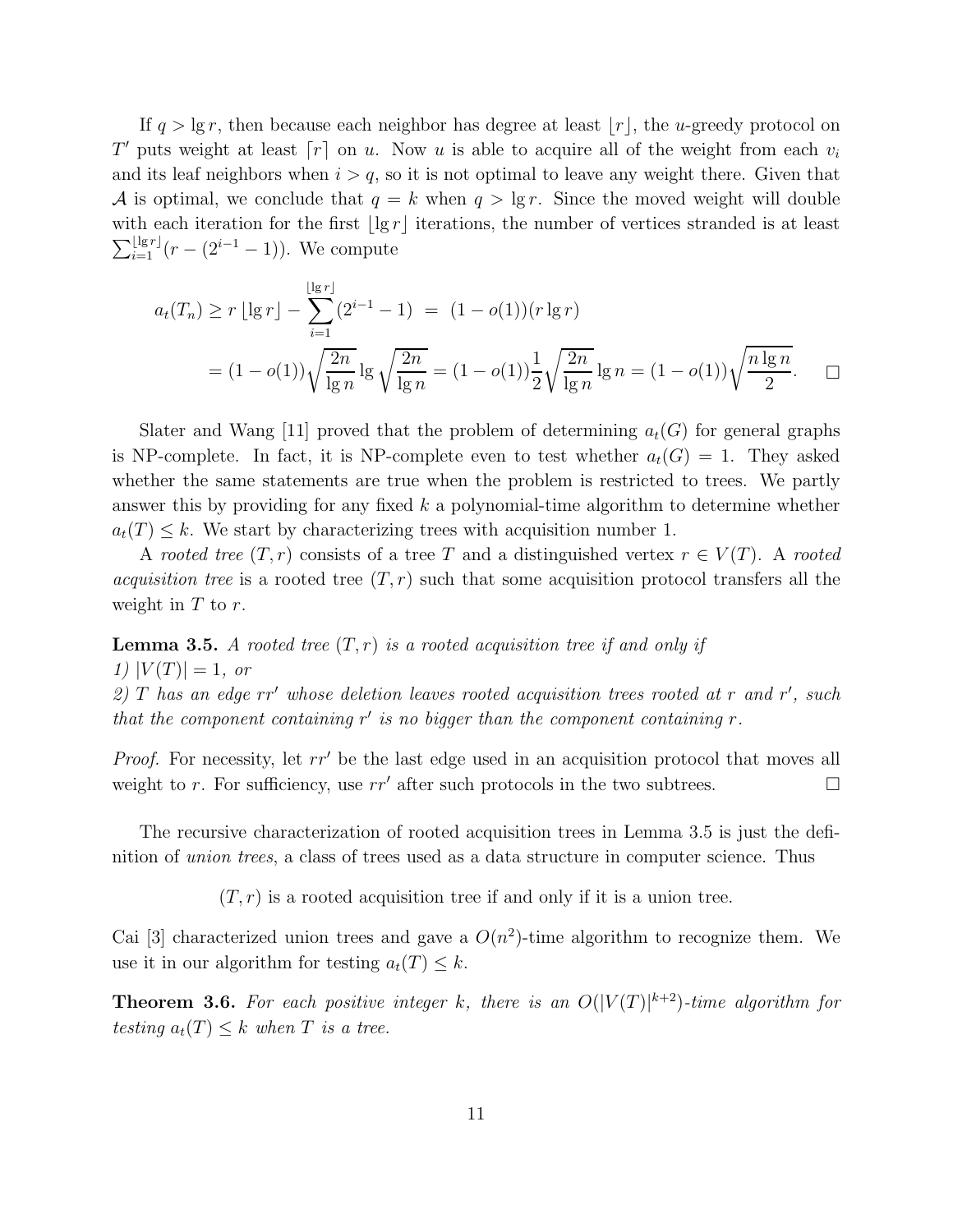Proof. The edges along which weight moves to an element of the residual set form a subtree, and these subtrees are disjoint. Thus  $a_t(T) \leq k$  if and only if there are k disjoint rooted acquisition trees in T that together span  $V(T)$ . Deletion of an edge from a tree increases the number of components by 1. Thus k disjoint subtrees spanning  $V(T)$  are obtained by deleting  $k-1$  edges of T.

For all  $B \subseteq E(T)$  with  $|B| = k - 1$ , let  $T_1, \ldots, T_k$  be the components of  $T - B$ . For each vertex  $r \in V(T_i)$ , use Cai's algorithm to test whether  $(T_i, r)$  is a rooted acquisition tree. Conclude  $a_t(T) \leq k$  if and only if, for some B, each component of  $T - B$  is a rooted acquisition tree rooted at one of its vertices.

There are  $O(n^{k-1})$  choices for B. Given B, testing whether a vertex of T is a suitable root for its component takes at most quadratic time, using Cai's algorithm, and we need only test a linear number of roots. Thus our algorithm runs in  $O(n^{k+2})$  time.

## 4 Sufficient Conditions for  $a_t(G) = 1$

Since recognizing graphs with acquisition number 1 is NP-hard, it is natural to seek sufficient conditions for that property; such conditions are the goal of this section. A clique in a graph is a set of pairwise adjacent vertices; a *dominating clique* is a clique that is a dominating set.

**Proposition 4.1.** If a graph G has a dominating clique, then  $a_t(G) = 1$ .

*Proof.* When K is a dominating clique, we can move all weight from  $V(G) - K$  onto K and then consolidate all weight onto a single vertex using edges within  $K$ .

An  $H$ -free graph is a graph not having H as an induced subgraph. Bacso and Tuza [1] showed that every connected graph that is both  $P_5$ -free and  $C_5$ -free has a dominating clique. Thus Proposition 4.1 has a corollary.

**Corollary 4.2.** If a graph G is connected,  $P_5$ -free, and  $C_5$ -free, then  $a_t(G) = 1$ .

Our next objective is to show that if  $G \neq C_5$ , then  $a_t(G) = 1$  or  $a_t(\overline{G}) = 1$ . We first prove that  $a_t(G) = 1$  if the neighborhood of a vertex with sufficiently high degree is a dominating set. We then show that if  $G \neq C_5$  and G is  $(|V(G)|-1)/2$ -regular, then  $a_t(G) = 1$ . Together with Proposition 4.1, these results will complete the proof. Let  $N_G(v)$  or  $N(v)$  denote the set of neighbors of vertex v, and let  $N[v] = N(v) \cup \{v\}.$ 

**Lemma 4.3.** If G is an n-vertex graph having a vertex v such that  $d(v) \ge n/2$  and  $N(v)$  is a dominating set, then  $a_t(G) = 1$ .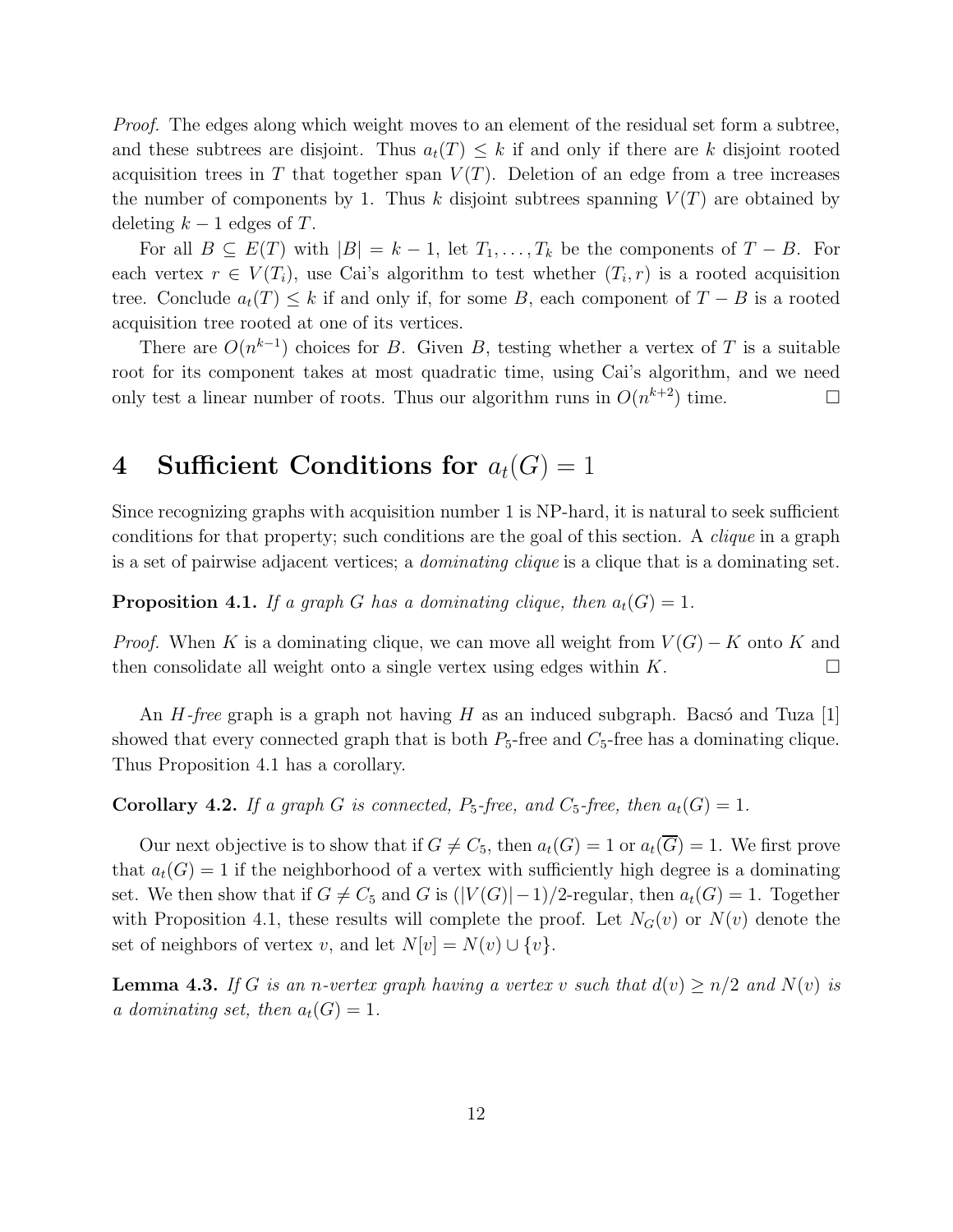*Proof.* Since  $N(v)$  is a dominating set, we can first move all weight from  $V(G) - N[v]$  onto  $N(v)$ . Let  $\alpha$  be the maximum of the weights on vertices of  $N(v)$  at this point. Note that  $\alpha - 1$  units of weight came to one vertex of  $N(v)$  from vertices among the  $n - 1 - d(v)$ vertices of  $V(G) - N[v]$ . Since  $d(v) \geq n/2$ , at most  $n/2 - \alpha$  units of weight have been moved from  $V(G) - N[v]$  to other vertices of  $N(v)$ , and hence there remain at least  $\alpha - 1$  vertices in  $N(v)$  with weight 1. Moving the weight from each neighbor of v with weight 1 to v gives v weight at least  $\alpha$ , after which all remaining weight can be moved to v.

## **Lemma 4.4.** If G is an n-vertex,  $(n-1)/2$ -regular graph other than  $C_5$ , then  $a_t(G) = 1$ .

*Proof.* Since  $C_5$  is excluded, we may assume  $n \geq 7$ . Choose  $v \in V(G)$ . Since any two nonadjacent vertices have a common neighbor,  $N(v)$  is a dominating set. Let x be a vertex of  $N(v)$  with the most neighbors outside  $N[v]$ . Let  $R = V(G) - N[v]$ .

If  $|N(x) \cap R| \geq 2$ , then move all weight from  $N(x) - N[v]$  onto x; let its weight now be α. Move the rest of the weight from R onto  $N(v) - \{x\}$ . Choose  $y \in N(v) - \{x\}$  having maximum weight at this point; let its weight be  $\beta$ .

We have moved weight  $\alpha + \beta - 2$  from R onto  $\{x, y\}$ . Hence weight  $(n-1)/2-(\alpha+\beta-2)$ was moved onto the  $(n-1)/2-2$  vertices of  $N(v) - \{x, y\}$ , leaving at least  $\alpha + \beta - 4$  vertices there with weight 1. Let v acquire the weight on those vertices, reaching weight  $\alpha + \beta - 3$ . Since  $\alpha \geq 3$ , now v has weight at least  $\beta$  and can acquire the weight from all vertices of  $N(v) - \{x\}$ , after which weight remains on only v and x, which are adjacent.

The remaining case is  $\alpha = 2$ . This requires each vertex of  $N(v)$  to have at most one neighbor in R, so each vertex of R has exactly one neighbor in  $N[v]$  and  $(n-3)/2$  neighbors in R. Thus R is a clique, and each vertex of  $N(v)$  is adjacent to all but one vertex of  $N(v)$ . Since  $d(v) \geq 3$ , there is an edge within  $N(v)$ . Each such edge is a dominating clique for the subgraph induced by  $N[v]$ , and we can acquire all weight from that subgraph onto a vertex z of  $N(v)$ . Since R is a clique, we can move all its weight to the neighbor of z in R. Now all weight from G rests on two neighboring vertices.  $\Box$ 

#### **Theorem 4.5.** If G is a graph and  $G \neq C_5$ , then  $a_t(G)$  or  $a_t(\overline{G})$  equals 1.

*Proof.* If G has diameter at least 3, then any pair of vertices x and y satisfying  $d_G(x, y) \geq 3$ form a dominating clique in  $\overline{G}$ , so  $a_t(\overline{G}) = 1$  by Proposition 4.1. By symmetry, we may assume that G and  $\overline{G}$  both have diameter 2.

Let  $n = |V(G)|$ . If G has a vertex v of degree at least  $n/2$ , then  $N(v)$  dominates G (since G has diameter 2), so Lemma 4.3 implies  $a_t(G) = 1$ . We may assume, therefore, that  $\Delta(G)$ and  $\Delta(\overline{G})$  (by symmetry) are at most  $(n-1)/2$ . It follows that G is  $(n-1)/2$ -regular, and Lemma 4.4 yields  $a_t(G) = 1$ .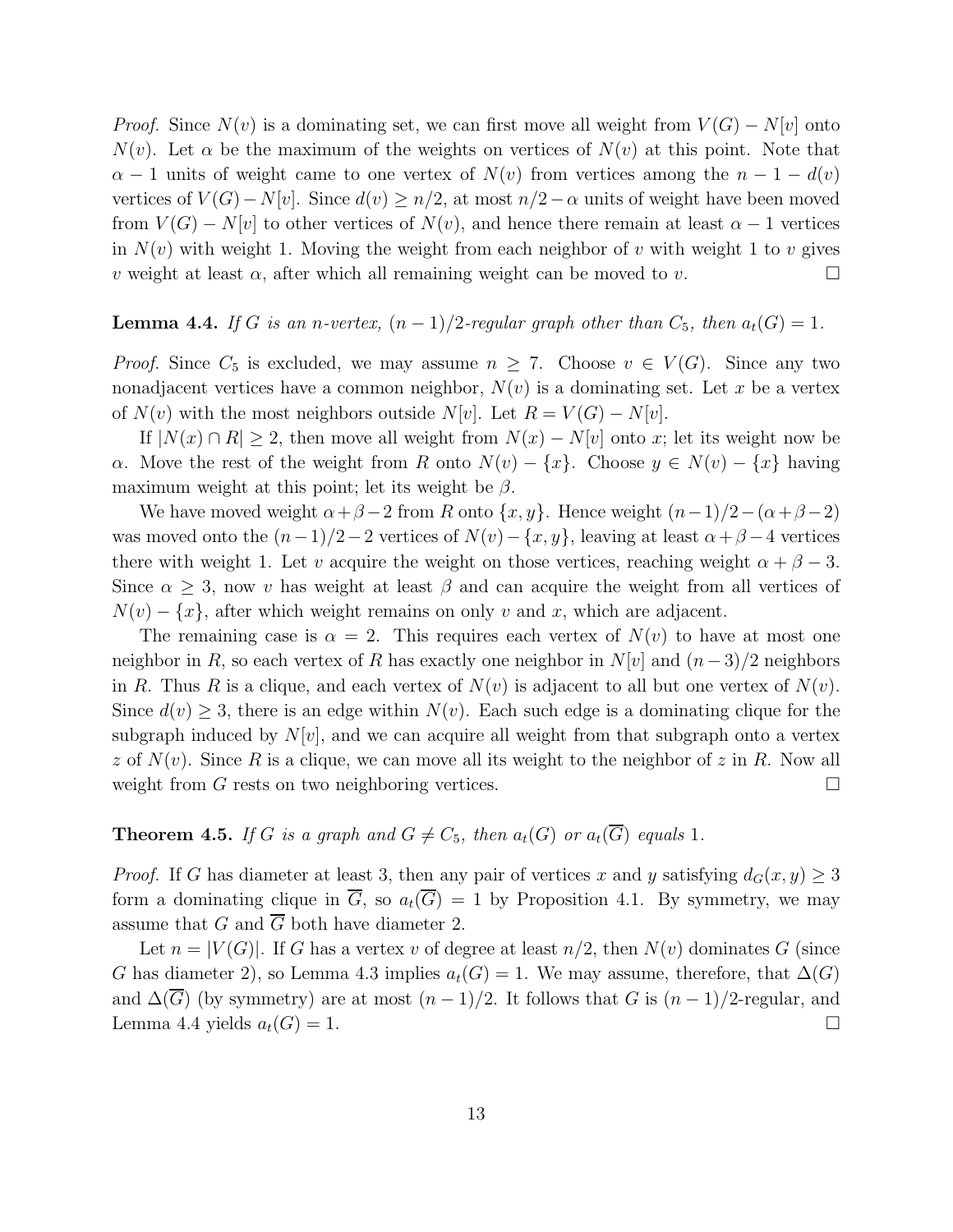Ore's Theorem  $[8]$  states that if any two nonadjacent vertices in an *n*-vertex graph have degree sum at least n, then the graph has a spanning cycle. A similar condition guarantees total acquisition number 1.

**Theorem 4.6.** Let G be an n-vertex graph other than  $C_5$ . If  $d(u) + d(v) \geq n - 1$  whenever u and v are nonadjacent vertices in G, then  $a_t(G) = 1$ .

Proof. The hypothesis guarantees that any two nonadjacent vertices have a common neighbor, so every vertex neighborhood is a dominating set. If some vertex has degree at least  $n/2$ , then Lemma 4.3 applies. Otherwise, G is  $(n-1)/2$ -regular and Lemma 4.4 applies.  $\Box$ 

Theorem 4.6 implies that  $a_t(G) = 1$  when  $\delta(G) \geq (|V(G)|-1)/2$ . This threshold is sharp, since  $2K_{n/2}$  has minimum degree  $(n-2)/2$  and acquisition number 2 (when *n* is even).

#### 5 Diameter 2

Intuitively, graphs with diameter 2 should have small acquisition numbers, since it is easier to move weight smaller distances. Because every graph with diameter 2 has a spanning tree with diameter at most 4, it is natural to apply Lemma 3.2 to these graphs. Lemma 3.2 implies that if u is a vertex in a graph G with diameter 2, and  $d = \max_{v \in N(u)} (N(v) - N[u]),$ then  $a_t(G) \leq d\lceil\lg(d)\rceil$ . Our first goal in this section is to prove a better bound that is nearly logarithmic in the number of vertices.

Nevertheless, we conjecture a much stronger upper bound.

**Conjecture 5.1.** There is an absolute constant c such that  $a_t(G) \leq c$  whenever G has diameter 2.

In fact, we know of no graph with diameter 2 having acquisition number more than 2. For example, the only nontrivial Cartesian products with diameter 2 are Cartesian products of two complete graphs, and  $a_t(K_r \Box K_s) = 1$ . Also,  $a_t(C_5 \boxtimes C_5) = 1$  (see Section 7). Although we cannot prove Conjecture 5.1, we will prove the constant bound for graphs having diameter 2 and no 4-cycle. With four exceptions, these graphs all have acquisition number 1.

Of course, many graphs with diameter 2 have 4-cycles, which brings us back to the general bound for graphs with diameter 2. To prove this bound, we will use another protocol in conjunction with the u-greedy protocol. Roughly speaking, it provides a better bound when the degree of the center is large and the number of vertices at distance 2 is small.

**Lemma 5.2.** Let T be a tree with diameter 4 and let u be the center of T. Let  $d = d_T(u)$ , and let  $R = V(T) - N[u]$ . Suppose  $d \geq 256$ . If  $|R| \leq d \lceil \lg d \rceil$ , then  $a_t(T) \leq 10 \lg d \lg \lg d$ . Also, under some protocol achieving this bound, u acquires weight at least  $d-4 \lceil \lg d \rceil$ .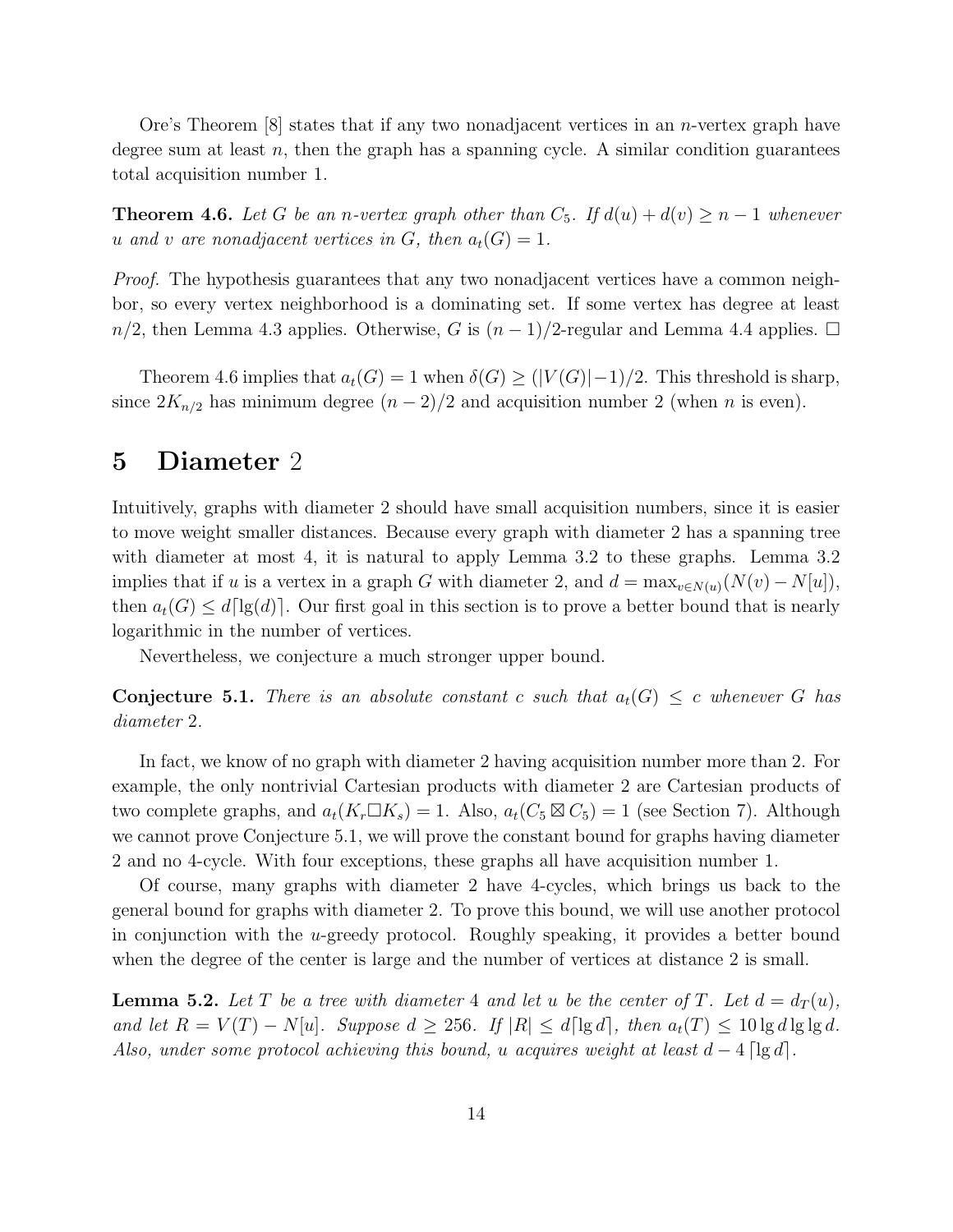*Proof.* Let  $N_1$  be the set of neighbors of u with degree less than  $4 \lg d$ , let  $N_2$  be the set of neighbors of u with degree at least  $4 \lg d$  and less than  $d/4$ , and let  $N_3$  be the set of neighbors of u with degree at least  $d/4$  (See Figure 4). For  $i \in \{1,2\}$ , let  $T_i$  be the subtree of T with vertex set  $\bigcup_{x \in N_i} N[x]$ . We will apply the u-greedy protocol to  $T_1$  and then show that this gives u enough weight to acquire all of the weight in  $T_2$ .



Figure 4: The partition of  $N(u)$  for Lemma 5.2.

We have  $|N_1| \ge d/4$ , since otherwise  $|R| > \frac{3d}{4}$  $\frac{3d}{4}(4\lg d - 1) > d\lceil \lg d \rceil \ge |R|$ . By Lemma 3.2 there is a total acquisition protocol on  $T_1$  that moves weight from all but  $4 \lg d \lceil \lg(4 \lg d) \rceil$ vertices in  $T_1$  to u. Note that  $4 \lg d \lceil \lg(4 \lg d) \rceil \leq (4 \lg d)(3 + \lg \lg d) \leq 8 \lg d \lg \lg d$ , since  $d \ge 256$ . Also, u now has weight at least  $|N_1|$ . Since  $|N_1| \ge d(x)$  for  $x \in N_2$ , we can transfer all the weight in  $T_2$  to u. Finally, transfer all weight from  $\bigcup_{x \in N_3} N(x) - u$  to  $N_3$ .

Since  $|R| \le d \lceil \lg d \rceil$ , we have  $|N_3| \le |R|/(d/4) \le 4 + 4 \lg d$ . Therefore,

$$
a_t(T) \le 1 + 8 \lg d \lg \lg d + |N_3| \le 10 \lg d \lg \lg d,
$$

since  $d \geq 256$ . Also, the weight on u is at least  $|N_1| + |N_2|$ , which is at least  $d - 4 \lceil \lg d \rceil$ .  $\Box$ 

We now prove our bound for graphs with diameter 2. The proof starts by applying the u-greedy protocol to a subgraph of  $G$ , where u is a vertex of maximum degree. We then apply Lemma 5.2 to a subtree where the leaves are the vertices with weight 1 after the application of the u-greedy protocol. Combining the two protocols yields a much stronger bound.

**Theorem 5.3.** If G is an n-vertex graph with diameter 2, then  $a_t(G) \leq 32 \lg n \lg \lg n$ .

*Proof.* For the main case, we will need  $n > 256^2$ . For  $n \leq 256^2$ , we apply Theorem 3.3. We obtain a spanning tree of diameter 4 in G showing that  $a_t(G) \leq \sqrt{n \lg n}$ , and therefore

$$
a_t(G) \le 16 \lg n \lg \lg n.
$$

Henceforth we assume that  $n > 256^2$ . Let  $d = \Delta(G)$ , and let u be a vertex of maximum degree. Since G has diameter 2, we have  $d \geq \sqrt{n-1} \geq 256$ . Let  $N(u) = \{v_1, \ldots, v_d\}$  and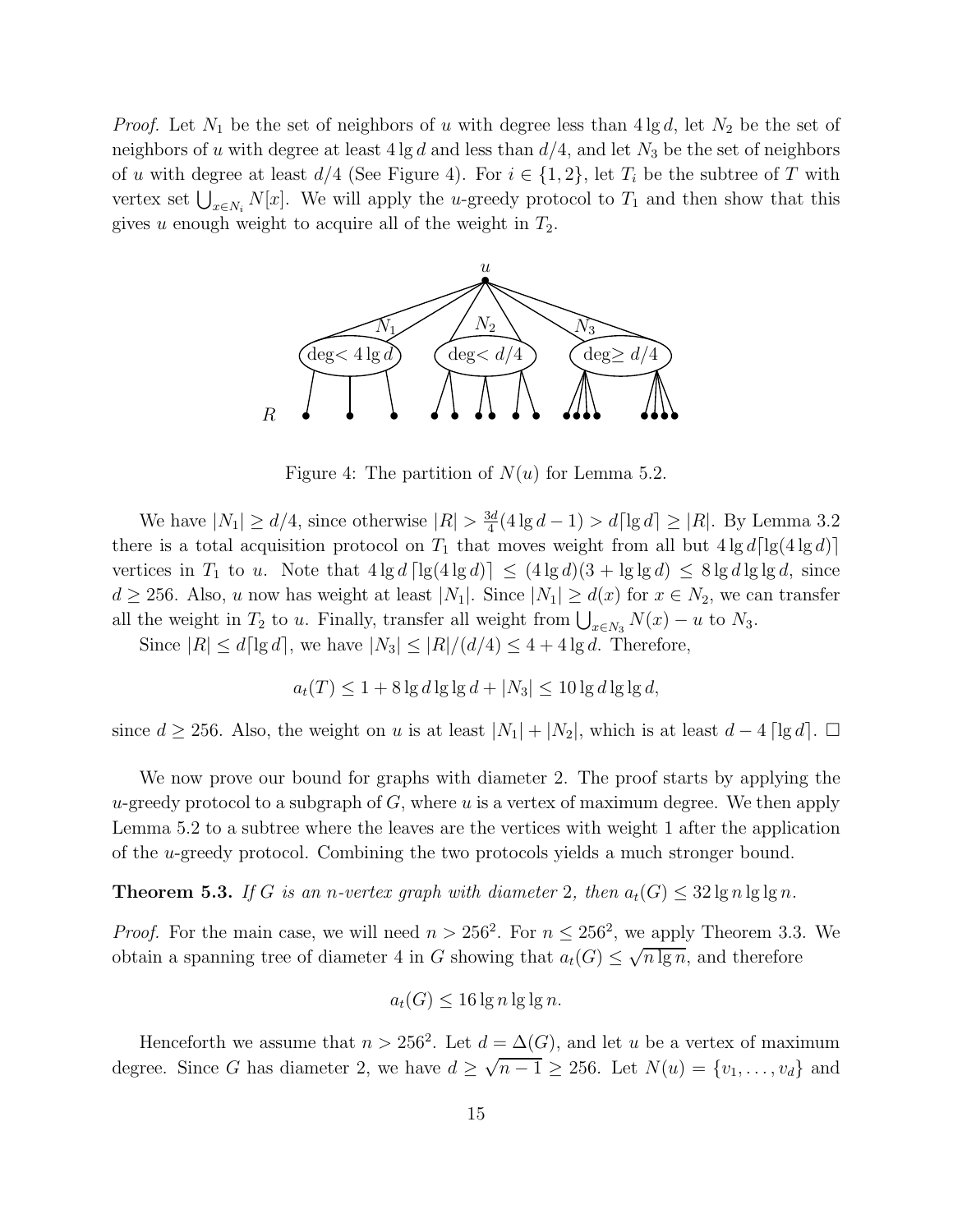let  $R = V(G) - N[u]$ . Among all vertices in  $N(u)$ , let v be one with the most neighbors in R. Let  $r = |N(v) \cap R|$ . If  $r < 256$ , then G has a spanning tree T with diameter 4 centered at u such that  $\max_{x \in N_T(u)} d_T(x) \leq 256$ . Lemma 3.2 then yields

$$
a_t(G) \le 256 \lceil \lg 256 \rceil = 32 \lg 256^2 \lg \lg 256^2 \le 32 \lg n \lg \lg n.
$$

Thus we may assume  $r \ge 256$ . Let  $S = N(u) \cap N(v)$  and  $M = N(u) - N[v]$ . Let W be the subset of R consisting of vertices with no neighbor in  $S \cup \{v\}$  (See Figure 5).



Figure 5: The structure of the diameter 2 graph G in Theorem 5.3.

Since all of W is within distance 2 of u, every vertex of W has a neighbor in M. Let T be a spanning tree of diameter 4 with center u in the subgraph of G induced by  $\{u\} \cup M \cup W$ . Let  $k = \max_{x \in M} |N_T(x) \cap W| - 1$ ; note that  $k < r$ . Lemma 3.2 applied to the subtree yields a protocol on T that leaves weight on fewer than  $k\lceil \lg k \rceil$  vertices in W and no weight on M. Let W' be the set of vertices in W that retain positive weight; note that  $|W'| < k \lceil \lg k \rceil$ .

Since all of W' is within distance 2 of v, vertices of W' have common neighbors with  $v$ , which can only be in  $N(v) \cap R$ . Let H be the subgraph of G induced by  $W' \cup \{v\} \cup (N(v) \cap R)$ . Note that  $d_H(v) = r \ge 256$ ; we will apply Lemma 5.2 to a suitable spanning tree of H. Since all of H is within distance 2 of v, there is in H a spanning tree  $T'$  of diameter 4 with v as its center, such that  $d_{T'}(v) = r > k$  and  $|W'| < k \lceil \lg k \rceil$ . Because  $k < d_H(v) = r$ , Lemma 5.2 implies  $a_t(H) \leq 10 \lg r \lg \lg r$ , and there is a protocol achieving this bound such that the weight at v is m, where  $m \geq r - 4 \lfloor \lg r \rfloor$ .

Let  $Q = R - W - N(v)$ . The only remaining vertices outside of  $V(H) \cup \{u\}$  with positive weight are in  $S \cup Q$ . Among vertices in S, let y be one with the most neighbors in Q. If  $m > |Q \cap N(y)|$ , then the weight on v is greater than  $|Q \cap N(v_i)|$  for all  $v_i \in S$ , and we can transfer all weight from  $S \cup Q$  to v. By then transferring weight along the edge uv, the weight is consolidated on at most  $1 + 10 \lg d \lg \lg d$  vertices.

If  $m \leq |Q \cap N(y)|$ , then transfer weight from  $m-1$  vertices in Q to y and then move weight m from y to v. After this move, the weight on v is  $2m$ , and  $2m \geq 2r - 8 \lceil \lg r \rceil$ . Since  $r \ge 256$ , we have  $2r-8 \lceil \lg r \rceil > r$ , so the weight now on v exceeds  $|N(v_i) \cap Q|$  for each  $v_i \in S$ . In  $N(y) \cap Q$ , we left weight on at most  $r - m + 1$  vertices; note that  $r - m + 1 \leq 4 \lfloor \lg r \rfloor + 1$ .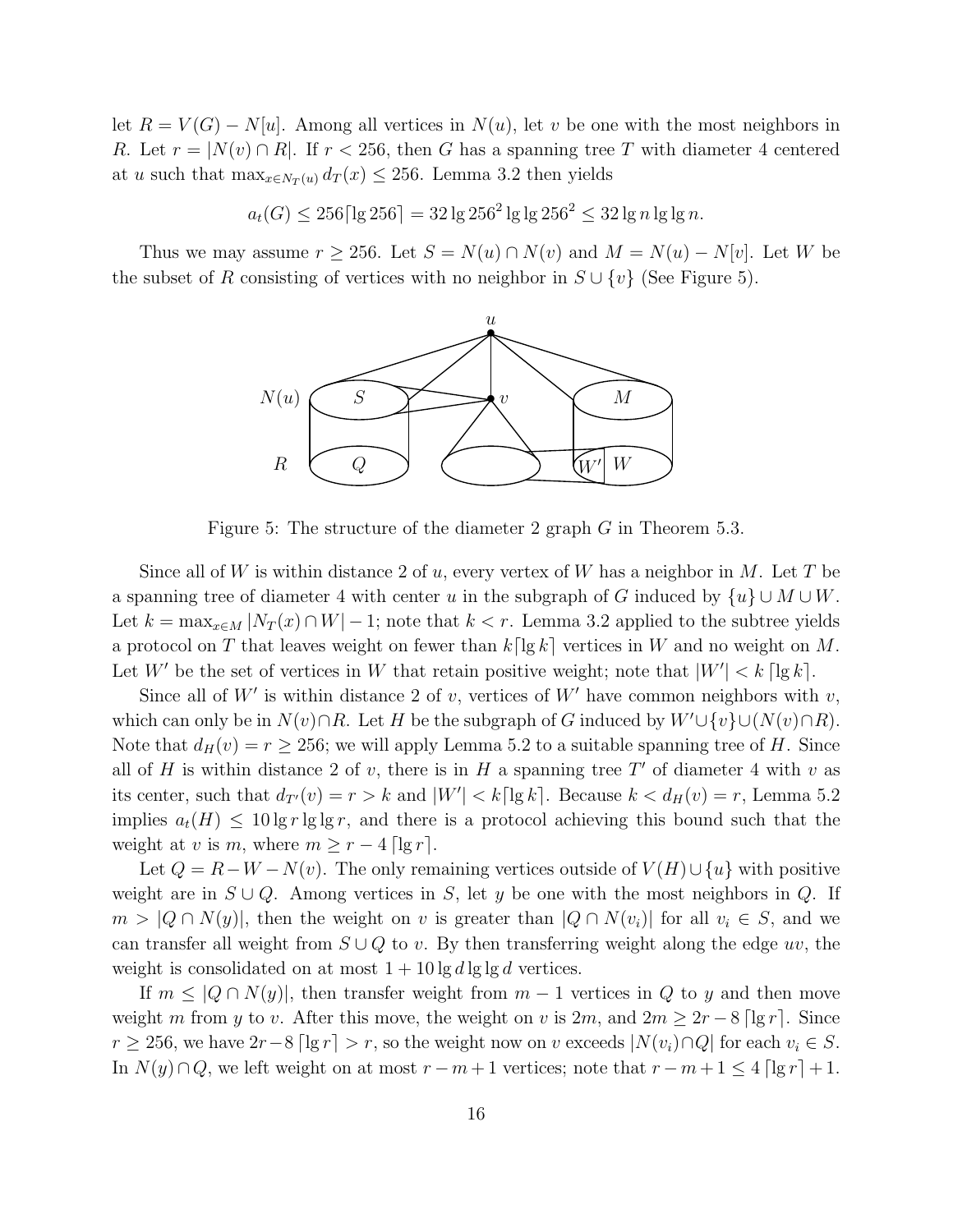Now all of the weight in G lies on u, at most  $10\lg d\lg\lg d$  vertices in H, and at most  $4 \lceil \lg r \rceil + 1$  vertices in Q. Since  $r < d$ ,

$$
a_t(G) \le 2 + 10 \lg d \lg \lg d + 4 \lceil \lg d \rceil \le 12 \lg n \lg \lg n.
$$

In all cases,  $a_t(G) \leq 32 \lg n \lg \lg n$ .

In the remainder of this section, we prove that  $a_t(G) = 1$  when G has diameter 2 and no 4-cycle, with four exceptions. Note that graphs with diameter 2 have girth at most 5. Very few have girth 5; these are called Moore graphs. They are regular and exist only for degrees 2, 3, 7, and possibly 57 [4]. The other possible graphs have triangles. The arguments for upper bounds will proceed by bringing the weight to a shortest cycle.

We begin by presenting the exceptional graphs; two with girth 5 and two with girth 3. The two examples with triangles happen to be the polarity graphs of the projective planes of orders 2 and 3; for this reason we call them  $F_2$  and  $F_3$ .

**Lemma 5.4.** Graphs with diameter 2, no 4-cycle, and acquisition number 2 include  $C_5$ , the Petersen graph, and the graphs  $F_2$  and  $F_3$  in Figure 6.



Figure 6: Graphs with diameter 2, no 4-cycle, and acquisition number 2.

*Proof.* Consider first  $C_5$  and the Petersen graph. They have acquisition number at least 2, because that is required by  $2^{\Delta(G)} < |V(G)|$ . On the other hand, since the independence number of  $C_5$  is 2, the acquisition number of any graph having a 5-cycle whose vertices form a dominating set is at most 2.

To prove the lower bound for  $F_2$  and  $F_3$ , consider rooted acquisition trees. In a graph with maximum degree  $D$ , the weight of the root in a rooted acquisition tree before the final acquisition is at most  $2^{D-1}$ . Hence in a 7-vertex graph with  $D=3$ , the final move combines weights 4 and 3, while in a 13-vertex graph with  $D = 4$ , the final move combines weights 8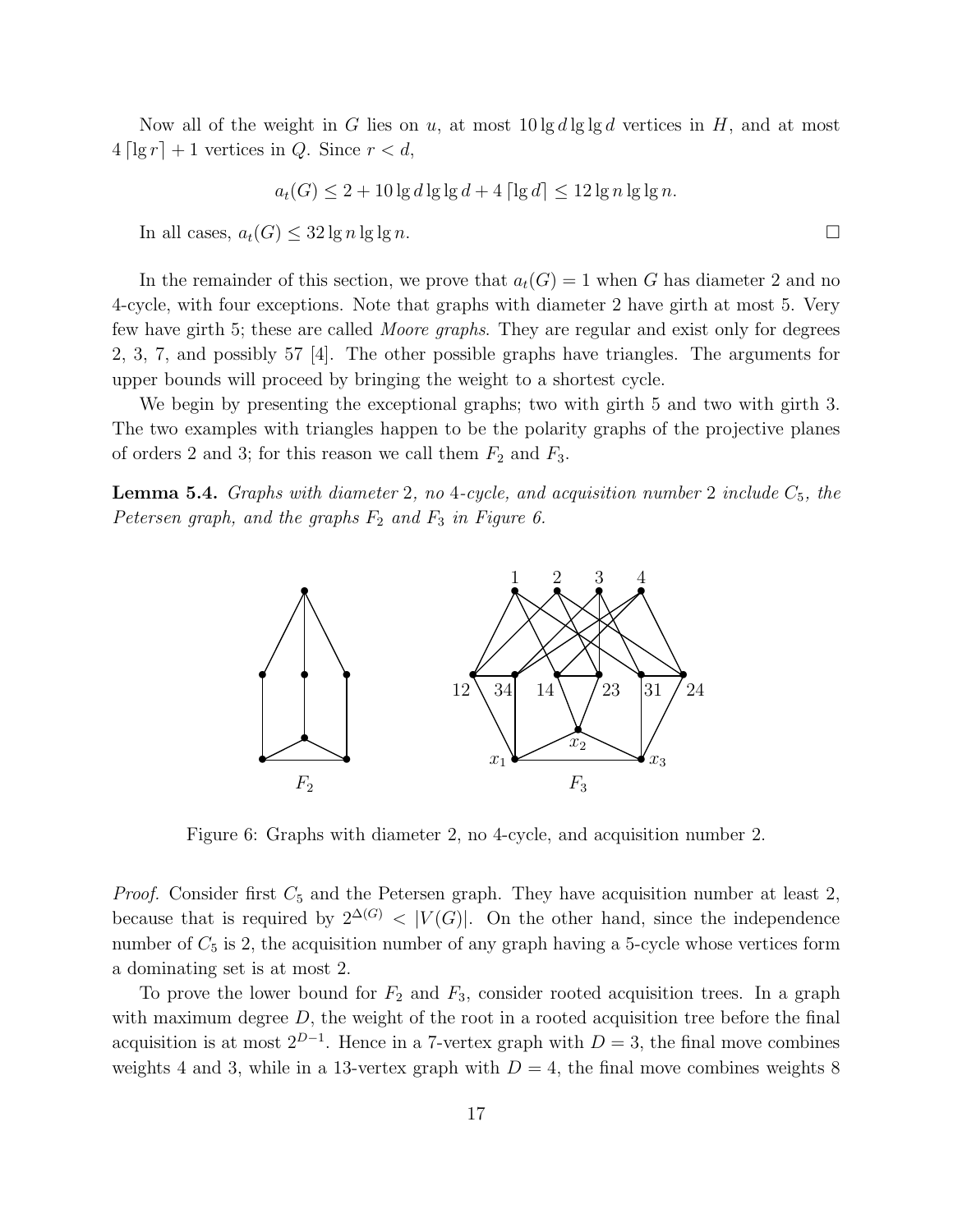and 5 or weights 7 and 6. Hence both vertices in the final move have degree  $D$  in the tree. However, in both cases every subgraph having adjacent vertices of degree D has a triangle and cannot be a tree. With no rooted acquisition tree, the acquisition number cannot be 1.

For the upper bound, the vertices of the graph on the left partition into two sets inducing graphs with acquisition number 1: a star and a triangle. For the graphs represented on the right, it suffices to show that all the weight except that on vertex 4 can be acquired to a single vertex. Simply aquire weight from  $\{1, 2, 3, 34, 14, 24\}$  to  $\{12, 23, 31, x_1, x_2, x_3\}$  along a matching, after which there is weight 2 on every vertex of a 6-vertex graph with a dominating triangle.  $\square$ 

In order to prove that the other graphs with diameter 2 and no 4-cycle have acquisition number 1, we need an old lemma that is not hard to prove.

**Lemma 5.5.** (Bondy, Erdős, and Fajtlowicz [2]) If a graph G has diameter 2 and no 4cycle, and x and y are nonadjacent vertices with a common neighbor u, then  $N(x) - N[u]$ and  $N(y) - N[u]$  have the same size and are joined by matching in G.

*Proof.* Let  $A = N(x) - N[u]$  and  $B = N(y) - N[u]$ . For  $z \in A$ , distance 2 to y requires z to have a neighbor in  $B$ , and avoiding 4-cycles prevents it from having more than 1. Hence each vertex of  $A$  has exactly one neighbor in  $B$ , and by symmetry each vertex of  $B$  has exactly one neighbor in  $A$ .

In fact, the theorem proved in  $[2]$  is that if G has diameter 2 and no 4-cycle, then one of the following holds: (a) G has a dominating vertex, or (b) G is a Moore graph (girth 5), or (c) G is a polarity graph. Rather than use that conclusion and study the structure of these types of graphs separately using known properties, we instead develop common aspects directly from the hypothesis that allow us to bound the acquisition number when case (a) does not hold.

**Lemma 5.6.** Let G be a graph with diameter 2 and no 4-cycle, and let  $x_1, \ldots, x_q$  (in order) induce a shortest cycle C in G. Also let R be the set of vertices having no neighbor in  $C$ , and let  $X_i = N(x_i) - V(C)$ . The sets  $X_1, \ldots, X_g$  are disjoint and of equal size, k. Every vertex of R has exactly one neighbor in each such set. For  $z \in X_i$ , the set  $N(z) \cap R$  also has size k if  $g = 3$ , and it has size  $k - 1$  if  $g = 5$ .

*Proof.* Since graphs with girth g have diameter at least  $(g-1)/2$ , we have  $g \in \{3, 5\}$ . Avoiding 4-cycles (and 3-cycles when  $g = 5$ ) forces  $X_1, \ldots, X_g$  to be disjoint. In order to stay within distance 2 of each vertex of  $C$  (and avoid 4-cycles), each vertex of  $R$  must have exactly one neighbor in each  $X_i$ .

If  $G = C_5$ , then  $k = 0$  and the statements about z are vacuous. Otherwise, note that  $N(z) \cap V(C) = \{x_i\}$  and view indices modulo g. Since z and  $x_{i+1}$  are nonadjacent and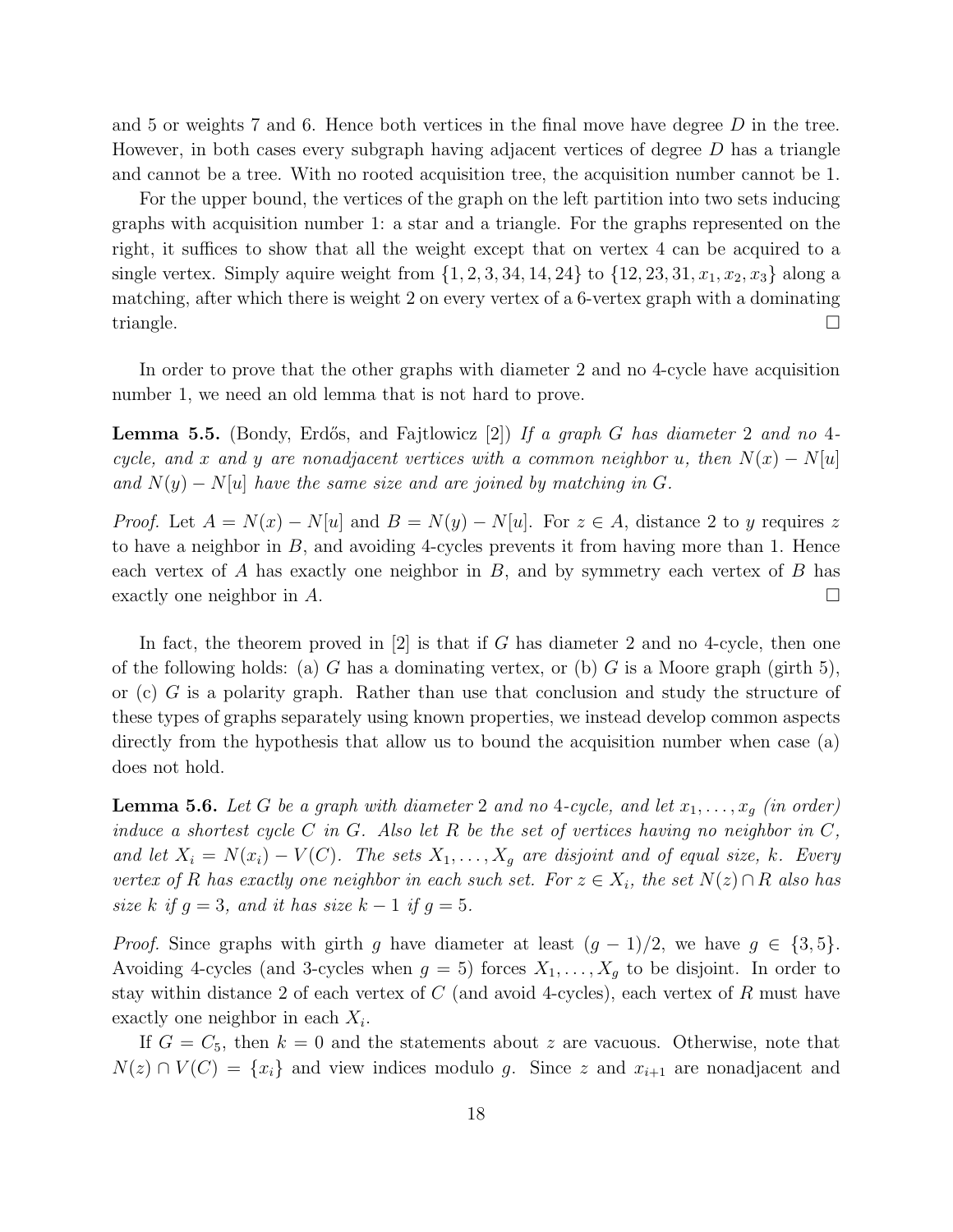have  $x_i$  as a common neighbor, Lemma 5.5 applies. Deleting  $N[x_i]$  eliminates  $x_{i-1}$  and all of  $X_i$ , leaving a matching that joins  $N(z) - N[x_i]$  to  $N(x_{i+1}) - N[x_i]$ . If  $g = 3$ , then these sets are  $N(z) \cap R$  and  $X_{i+1}$ . If  $g = 5$ , then reaching  $x_{i+2}$  and  $x_{i-2}$  in two steps requires z to have one neighbor each in  $X_{i+2}$  and  $X_{i-2}$ , and the second set is  $X_{i+1} \cup \{x_{i+2}\}$ ; thus  $|N(z) \cap R| = |X_{i+1}| - 1$  in this case.

The same argument with  $i-1$  in place of  $i+1$  establishes the same relationship between  $|N(z) \cap R|$  and  $|X_{i-1}|$ . Thus  $|X_{i+1}| = |X_{i-1}|$ . Calling this common value k, we also have  $|N(z) \cap R| = k$  when  $g = 3$ , and  $|N(z) \cap R| = k - 1$  when  $g = 5$ .

Since z and i were arbitrary, the full claim follows.  $\Box$ 

We can now complete the analysis for graphs of diameter 2 with no 4-cycles. Obviously  $a_t(G) = 1$  when G has a dominating vertex, so we consider only the remaining cases.

**Theorem 5.7.** Let G be a graph with diameter 2, no 4-cycle, and no dominating vertex. Define g, C, and  $k$  and the various vertex subsets as in the statement of Lemma 5.6. If  $k \geq 3$ , then  $a_t(G) = 1$ . Otherwise, G is one of the four graphs in Lemma 5.4.

*Proof.* Each vertex of R has one neighbor in  $X_i$ , and each vertex of  $X_i$  has k or  $k-1$ neighbors in R, depending on g. Thus  $|R| = k^2$  when  $g = 3$ , and  $|R| = k(k-1)$  when  $g = 5$ . When  $k \geq 3$ , we will gather all weight onto C (mostly at  $x_1$  and  $x_2$ ) and then to one vertex.

If  $k = 0$ , then  $G = C$ . If  $k = 1$  and  $g = 3$ , then  $|R| = 1$  and  $G = F_2$ . If  $k = 1$  and  $g = 5$ , then  $|R| = 0$ ; since the one vertex of  $X_i$  has neighbors in  $X_{i+2}$  and  $X_{i-2}$ , we obtain the Petersen graph.

Before excluding  $k = 2$ , we develop structure for R. Let  $X_1 = \{u_1, \ldots, u_k\}$  and  $X_2 =$  $\{v_1, \ldots, v_k\}$ . If  $g = 3$ , then R is partitioned into neighborhoods of size k by both  $X_1$  and  $X_2$ . Avoiding 4-cycles ensures that no two vertices of R have the same neighbors in  $X_1$  and  $X_2$ . Let  $w_{r,s}$  be the common neighbor of  $u_r$  and  $v_s$  in R.

If  $g = 5$ , then matchings join  $X_4$  to both  $X_1$  and  $X_2$ , by Lemma 5.5. Index  $X_1$  and  $X_2$  so that  $u_j$  and  $v_j$  have a common neighbor called  $w_{j,j}$  in  $X_4$ . Now R is partitioned into neighborhoods of size  $k-1$  by both  $X_1$  and  $X_2$ . Again let  $w_{r,s}$  be the common neighbor of  $u_r$  and  $v_s$  in R, but now only when  $r \neq s$ . The vertices of the form  $w_{j,j}$  augment R to a set  $R'$  of size  $k^2$ . When  $g = 3$ , let  $R' = R$ .

Now consider  $k = 2$ . If  $g = 5$ , then the various matchings we have obtained yield an 8-cycle through  $u_1, w_{1,1}, v_1, w_{2,1}, u_2, w_{2,2}, v_2, w_{1,2}$  in order. We still must add edges joining R to  $X_4$ , but each possible edge creates a triangle. Hence this case does not occur.

If  $k = 2$  and  $g = 3$ , then  $|R| = 4$  and  $|V(G)| = 13$ . In Figure 6, let  $u_1, u_2, v_1, v_2$  be the vertices labeled 12, 34, 14, 23, respectively; now  $w_{1,1}, w_{1,2}, w_{2,2}, w_{2,1}$  are labeled 1, 2, 3, 4, respectively. Any two vertices of R have a common neighbor in  $X_1 \cup X_2 \cup X_3$ , so  $P_3 \nsubseteq G[R]$ . With no 4-cycles, distance 2 between vertices of  $X_i$  and R requires exactly one of (a) an edge in  $X_i$ , or (b) a matching in R joining the neighbors of one vertex of  $X_i$  to the neighbors of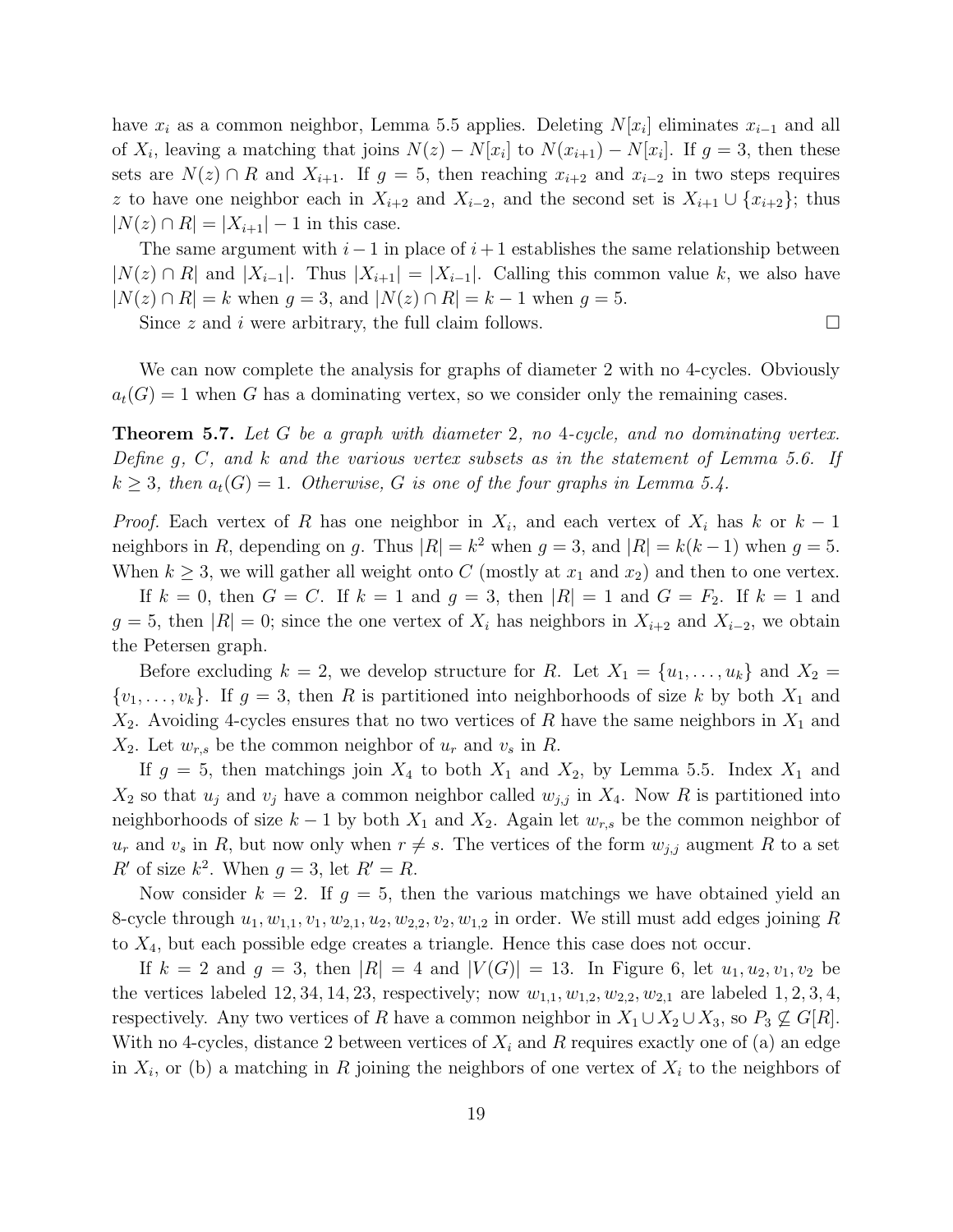the other. If each  $X_i$  induces an edge, then now  $G = F_3$ . Otherwise, R induces a matching, which forbids edges in two of  $X_1, X_2, X_3$  and requires an edge in the third; by symmetry, assume  $u_1u_2 \in E(G)$ . Now  $G \cong F_3$  by an automorphism sending  $\{u_1, u_2, x_1\}$  to  $\{x_3, x_2, x_1\}$ .

The remaining case is  $k \geq 3$ ; we show  $a_t(G) = 1$ . Recall that  $w_{i,j}$  is adjacent to  $u_i$  and  $v_j$ . First  $x_1$  acquires the weight from  $X_1$  and almost all  $w_{i,j}$  with  $j \leq i$  via a weakening of the x<sub>1</sub>-greedy protocol. That is,  $x_1$  acquires weight from the following: (1)  $u_1$ , (2)  $u_2$  and  $w_{2,1}$ , and (3) for  $3 \leq i \leq k$ , all of  $u_i$  and  $\{w_{i,j}: j \leq i\}$ . Note that  $x_1$  acquires enough weight to permit each subsequent step. After this phase,  $x_1$  has weight  $(k+2)(k+1)/2-2$ .

Next  $x_2$  acquires the weight from  $X_2$  and almost all the remaining weight on  $R'$ . That is,  $x_2$  acquires weight from the following: (1)  $v_1$ , (2)  $v_2$  and  $w_{2,2}$ , and (3) for  $3 \le j \le k$ , all of  $v_j$  and  $\{w_{i,j}: j > i\}$ . After this phase,  $x_2$  has weight  $k(k+1)/2 + 1$ .

Besides  $x_1$  and  $x_2$ , weight remains on  $w_{1,1}$ ,  $w_{1,2}$ ,  $x_3$ , and  $X_3$ . If  $g = 5$ , then weight also remains on  $x_4$ ,  $x_5$ , and  $X_5$  (note that  $X_4 \subset R'$  when  $g = 5$ ). Since  $w_{1,1}$  and  $w_{1,2}$  have  $u_1$ as a common neighbor, their neighbors in  $X_3$  are distinct; move their weight to  $X_3$ . Since  $k \geq 3$ , there is another vertex in  $X_3$ ; move its weight to  $x_3$ . Now  $x_3$  can aquire the remaining weight from  $X_3$ , reaching weight  $k+3$ .

Note that  $k(k+1)/2+1 > k+3$ , so  $x_2$  can acquire the weight from  $x_3$ . If  $g=5$ , then next  $x_5$  acquires the weight from  $x_4$  and  $X_5$ , reaching weight  $k + 2$ , and  $x_1$  can acquire this weight since  $(k+2)(k+1)/2-2 > k+2$ . Whether g is 3 or 5, end by combining  $x_1$  and  $x_2$ .

### 6 Operations on Graphs

We now consider the effect of edge deletion on the acquisition number. We show that the effect can be large, as there are graphs G having an edge e such that  $a_t(G) = 1$  and  $a_t(G-e) \in \Theta(\sqrt{|V(G)|})$ . We will also show that always  $a_t(G-e) - a_t(G) \in O(\sqrt{|V(G)|})$ .

We begin with a lemma about the amount of weight that can move to one vertex.

**Lemma 6.1.** Let T be a tree, with  $v \in V(T)$ , and suppose some acquisition protocol puts weight w on v. If  $1 \leq k \leq w$ , then there is a protocol that puts weight k on v.

*Proof.* We use induction on k. The base case  $k = 1$  is clear. Also, the case  $k = w$  is given, so assume  $k < w$ .

Let A be a protocol that yields weight w on v. Let  $v_1, \ldots, v_t$  be the neighbors of v that transmit weight to v, indexed by their order in  $A$ , and let  $w_i$  be the amount of weight sent from  $v_i$  to v. Let j be the largest integer such that  $1 + \sum_{i=1}^{j} w_i \leq k$ , and let  $k' =$  $k-1-\sum_{i=1}^j w_i$ . Let T' be the component of  $T-vv_{j+1}$  containing  $v_{j+1}$ .

The restriction of A to T' puts weight  $w_{j+1}$  on  $v_{j+1}$ , since weight does not move to  $v_{j+1}$ from v. Since  $k' < k$ , the induction hypothesis yields a protocol  $\mathcal{A}'$  on  $T'$  putting weight  $k'$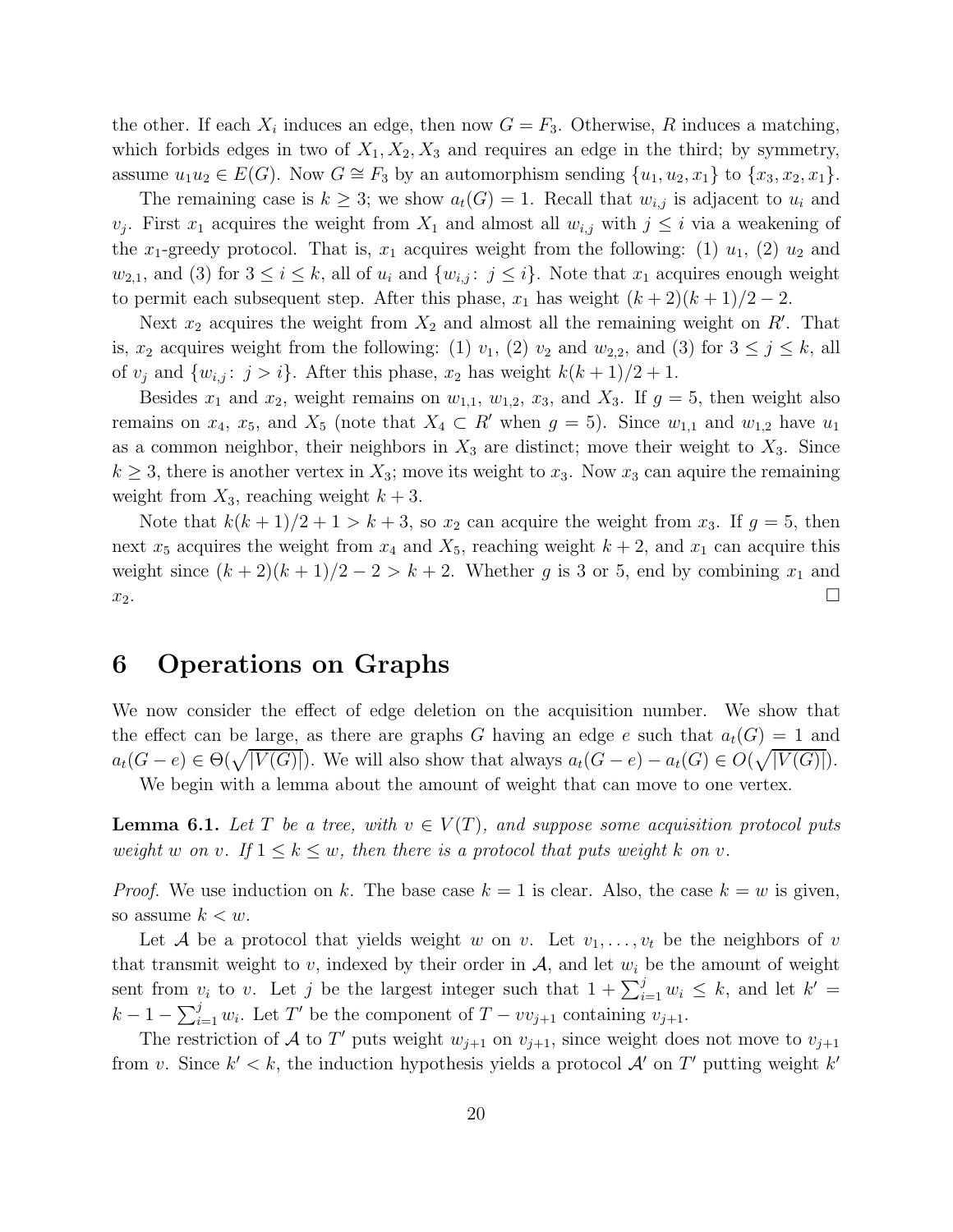on  $v_{j+1}$ . To put weight k on v, run the restriction of A on  $T - V(T')$  until it moves weight from  $v_j$  to v, then run  $\mathcal A'$  on  $T'$ , and finally move the resulting weight on  $v_{j+1}$  to  $v$ .

Recall that the rooted acquisition trees are the trees with acquisition number 1.

**Lemma 6.2.** Let  $(T, r)$  be an n-vertex rooted acquisition tree containing an edge rv. If T' is the component of  $T - rv$  containing r, then  $a(T') \leq 2\sqrt{n}$ .

*Proof.* Index the components of  $T - r$  as  $T_1, \ldots, T_k$  so that  $|V(T_1)| \leq \cdots \leq |V(T_k)|$ . Let  $v_i$ be the root of  $T_i$ , with  $v_q = v$ . By the recursive characterization of rooted acquisition trees,  $T_i$  is a rooted acquisition tree, so  $a(T_i) = 1$  for all *i*.

Let t be the least index such that  $|V(T_t)| > \sqrt{n}$ , if some such index exists, and otherwise let  $t = k + 1$ . Note that  $t \geq k - \sqrt{n}$ . Define a total acquisition protocol for T' as follows. Transfer all weight from  $\bigcup_{i=1}^{q-1} T_i$  onto r. Next, transfer weight  $|V(T_{i-1})|$  from  $T_i$  to r for  $q + 1 \leq i \leq t - 1$ ; this is possible by Lemma 6.1. Finally, transfer all weight from  $T_i$  to  $v_i$  for  $i \geq t$ , leaving this weight on  $v_i$ . This protocol establishes the following bound on  $a_t(T - e)$ :

$$
a_t(T - e) \le 1 + \sum_{i=q+1}^t (|V(T_i)| - |V(T_{i-1})|) + \max\{k - t, 0\} \le 1 + |V(T_{t-1})| + \sqrt{n} \le 2\sqrt{n}.
$$

We now consider deleting an arbitrary edge in a rooted acquisition tree.

**Lemma 6.3.** If  $(T, r)$  is an n-vertex rooted acquisition tree and  $e \in E(T)$ , then  $a(T - e) \leq$  $1 + c\sqrt{n}$ , where  $c = \frac{2\sqrt{n}}{\sqrt{2}}$  $\frac{2\sqrt{2}}{\sqrt{2}}$  $\frac{\sqrt{2}}{2-1}$  < 6.84.

*Proof.* Let  $x_0$  be the endpoint of e whose distance to r is greater. Let the vertices of the  $x_0, r$ -path in T be  $x_0, \ldots, x_k$ , with  $r = x_k$ . Let  $T' = T - \{x_{j-1}x_j : 1 \le j \le k\}$  and let  $T_i$  be the component of  $T'$  containing  $x_i$  (see Figure 7). Since  $T'$  is a spanning subgraph of  $T - e$ , we have  $a_t(T - e) \leq a_t(T')$ .

For  $0 \le i \le k-1$ , let  $S_i$  be the component of  $T - x_i x_{i+1}$  containing  $x_i$ , and let  $S_k = T$ . By the recursive definition,  $(S_i, x_i)$  is a rooted acquisition tree, for each i. Thus  $a_t(T_0) = 1$ . For  $1 \leq i \leq k$ , Lemma 6.2, allows all the weight from  $T_i$  to be moved to at most  $2\sqrt{|V(S_i)|}$ vertices  $(T_i$  plays the role of  $T'$  in the statement of Lemma 6.2). Therefore

$$
a_t(T') \le 1 + \sum_{i=1}^k 2\sqrt{|V(S_i)|}.\tag{1}
$$

 $\Box$ 

Since  $(S_i, x_i)$  is a rooted acquisition tree,  $|V(S_{i-1})| \leq \frac{1}{2}|V(S_i)|$ . With  $|V(S_k)| = n$ , it follows that  $|V(S_i)| \leq n/2^{k-i}$ . Thus we establish the following bound on  $a_t(T)$ :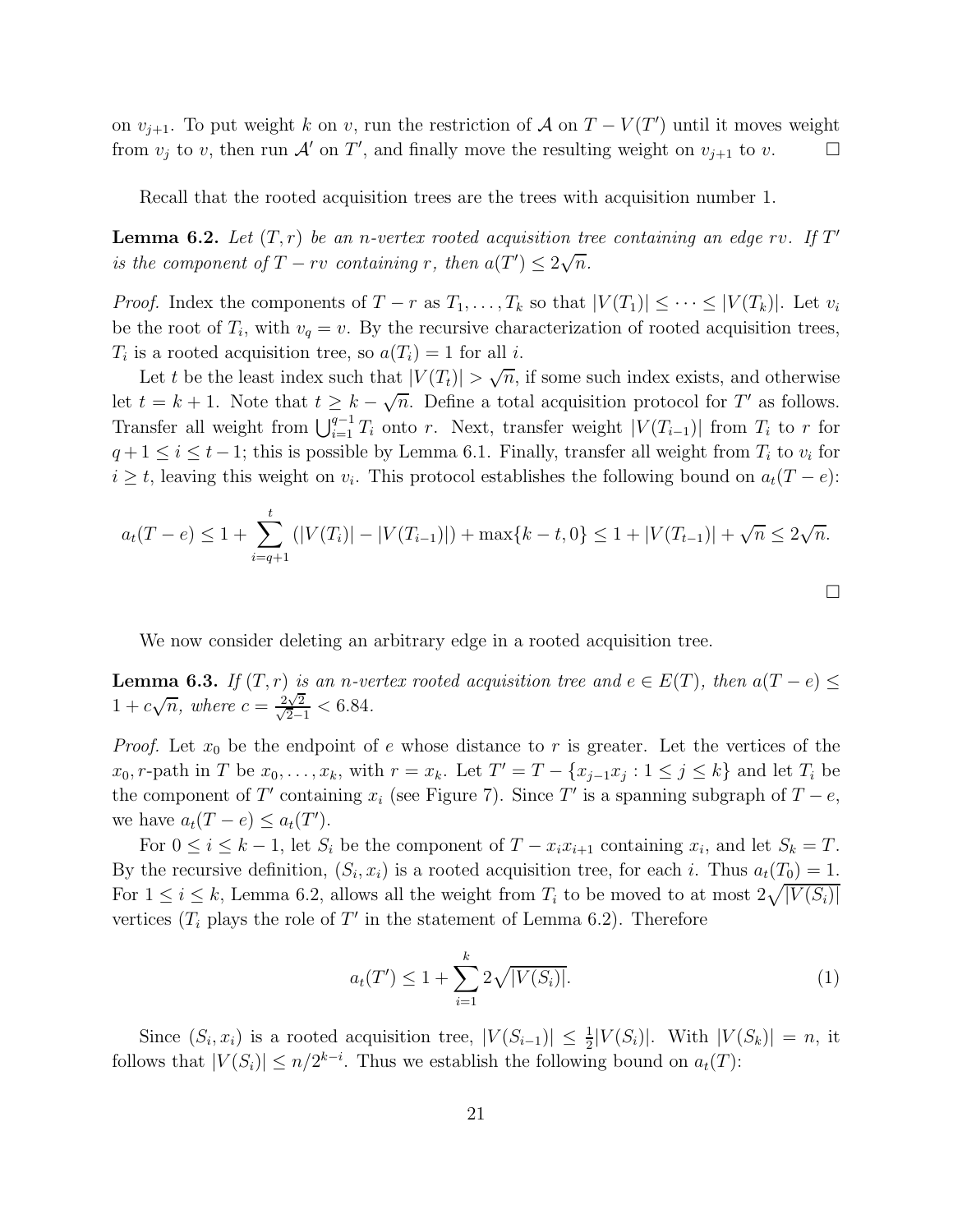

Figure 7: The subgraph  $T'$  of T.

$$
a_t(T) \le a_t(T-e) \le 1 + \sum_{i=1}^k 2\sqrt{\frac{n}{2^{k-i}}} \le 1 + 2\sqrt{n}\left(\frac{\sqrt{2}}{\sqrt{2}-1}\right).
$$

The bound extends to all graphs.

Corollary 6.4. If e is an edge of an n-vertex graph G, then  $a_t(G - e) \le a_t(G) + 6.84\sqrt{n}$ .

*Proof.* If  $a_t(G) = k$ , then G contains k acquisition trees  $T_1, \ldots, T_k$  that together span  $V(G)$ . If e does not belong to any of these trees, then  $a_t(G - e) = a_t(G)$ . If  $e \in E(T_i)$ , then  $a_t(T_i - e) \leq 6.84\sqrt{n} + 1$  from Lemma 6.3, and  $a_t(T_j) = 1$  for  $j \neq i$ .

The order of growth in these upper bounds cannot be reduced.

**Theorem 6.5.** For each positive integer n, there is an n-vertex rooted acquisition tree  $T$ having an edge e such that  $a_t(T-e) \ge \sqrt{n}/2$ .

*Proof.* Let  $\ell = \lceil \lg \sqrt{n} \rceil$  and  $m = \lceil n/2^{\ell} \rceil - 1$ . We construct a tree T of diameter 4 with central vertex r. The neighbors of r are  $v_1, \ldots, v_{\ell+m}$ . For  $1 \leq i \leq \ell$ , vertex  $v_i$  has degree  $2^{i-1}$ . The total number of vertices in the subtree consisting of r, its children  $v_1, \ldots, v_\ell$ , and their leaf neighbors is  $2^{\ell}$ . For  $i > \ell$ , vertex  $v_i$  has degree  $2^{\ell}$  or  $2^{\ell} - 1$ , chosen so T has n vertices. By construction, the r-greedy protocol on T transfers all weight to r, so  $a_t(T) = 1$ .

Let  $e = rv_1$ ; we show  $a_t(T - e) \ge \sqrt{n}/2$ . Let A be an optimal protocol on  $T - e$ . If no weight moves from  $v_i$  to r for  $i > \ell$ , then  $a_t(T - e) \ge m + 1$ , since  $v_1$  is isolated in  $T - e$ . Since  $m = \lceil n/2^{\ell} \rceil - 1$  and  $\ell = \lceil \lg \sqrt{n} \rceil$ , we have  $a_t(T - e) \ge \sqrt{n}/2$  in this case.

If A transfers weight from  $v_i$  to r for some  $i > \ell$ , then let  $v_q$  be the first such vertex. Since  $v_1$  is not available, r has only  $\ell-1$  neighbors that can send it weight before all neighbors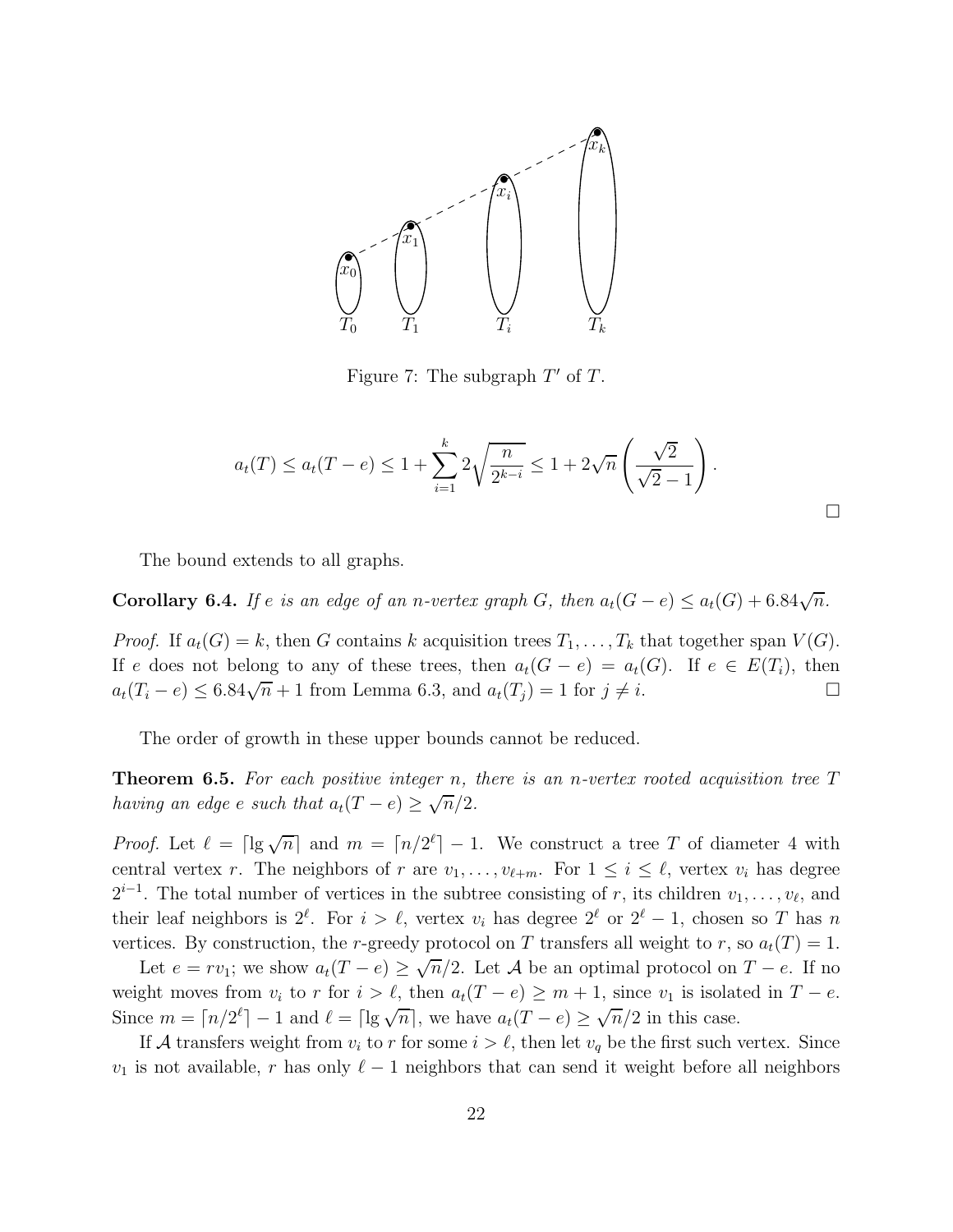with index greater than  $\ell$ . Thus the weight on r is at most  $2^{\ell-1}$  before r receives weight from  $v_q$ . Hence  $v_q$  sends weight at most  $2^{\ell-1}$  to r. Since  $d(v_q) \geq 2^{\ell} - 1$ , at least  $2^{\ell-1} - 1$  leaf neighbors of  $v_q$  retain their weight in A. Also  $v_1$  is isolated in  $T - e$ , so weight remains on at least  $2^{\ell-1}$  vertices. Hence  $a_t(T-e) \ge \sqrt{\frac{2}{\ell}}$  $\overline{n}/2.$ 

### 7 Graph Products

In this section we consider the behavior of acquisition number under graph products. Let  $G\Box H$  and  $G\boxtimes H$  denote the Cartesian product and strong product of G and H, respectively. Each has vertex set  $V(G) \times V(H)$ . In the Cartesian product,  $(u, v)$  and  $(u', v')$  are adjacent if (1)  $u = u'$  and  $vv' \in E(H)$  or (2)  $v = v'$  and  $uu \in E(G)$ . In the strong product,  $(u, v)$ and  $(u', v')$  are adjacent if  $u' \in N_G[u]$  and  $v' \in N_H[v]$ . For each product, the notation is a picture of the product of  $K_2$  with itself.

**Proposition 7.1.** If G and H are graphs, then  $a_t(G \boxtimes H) \le a_t(G \Box H) \le a_t(G)a_t(H)$ .

*Proof.* First,  $a_t(G \boxtimes H) \leq a_t(G \square H)$  is implied by  $G \square H \subseteq G \boxtimes H$ .

To show  $a_t(G\Box H) \leq a_t(G)a_t(H)$ , first run the same optimal protocol in each copy of G. Now all the weight in  $G\Box H$  lies in  $a_t(G)$  copies of H, and the weight on each vertex of a copy of H is the same. In the  $a_t(G)$  copies of H with positive weight, run an optimal acquisition protocol for H. This leaves positive weight on exactly  $a_t(G)a_t(H)$  vertices.  $\Box$ 

The bounds in Proposition 7.1 can be arbitrarily loose, even for connected graphs.

**Proposition 7.2.** Let  $G_m$  be the graph with 3m vertices obtained from a path with vertices  $v_1, \ldots, v_{2m}$  in order by giving each odd indexed vertex a leaf neighbor. For  $k \in \mathbb{N}$ ,

$$
a_t(G_{4k} \Box K_2) \le 3k = \frac{3}{4} a_t(G_{4k}) a_t(K_2)
$$

and

$$
a_t(G_{2k} \boxtimes K_2) \le k = \frac{1}{2} a_t(G_{2k}) a_t(K_2).
$$

*Proof.* First note that  $G_m$  has m "added" leaves, any two of which are separated by a vertex of degree 2 adjacent to no leaf. By Lemma 2.1,  $a_t(G_m) \geq m$ . Since the neighbors of these leaves form a dominating set, by Observation 1.1 equality holds. Since  $a_t(K_2) = 1$ , we have  $a_t(G_m)a_t(K_2) = m.$ 

To see that  $a_t(G_{4k}\Box K_2) \leq 3k$ , delete  $k-1$  edges from each copy of  $G_{4k}$  to get k copies of  $G_4 \square K_2$ . Figure 8 shows one copy of  $G_4 \square K_2$  cut into three groups of vertices, each inducing a graph with acquisition number 1 (the copies of  $K_2$  are not shown). Therefore  $a_t(G_{4k}\Box K_2) \leq ka_t(G_4\Box K_2) \leq 3k.$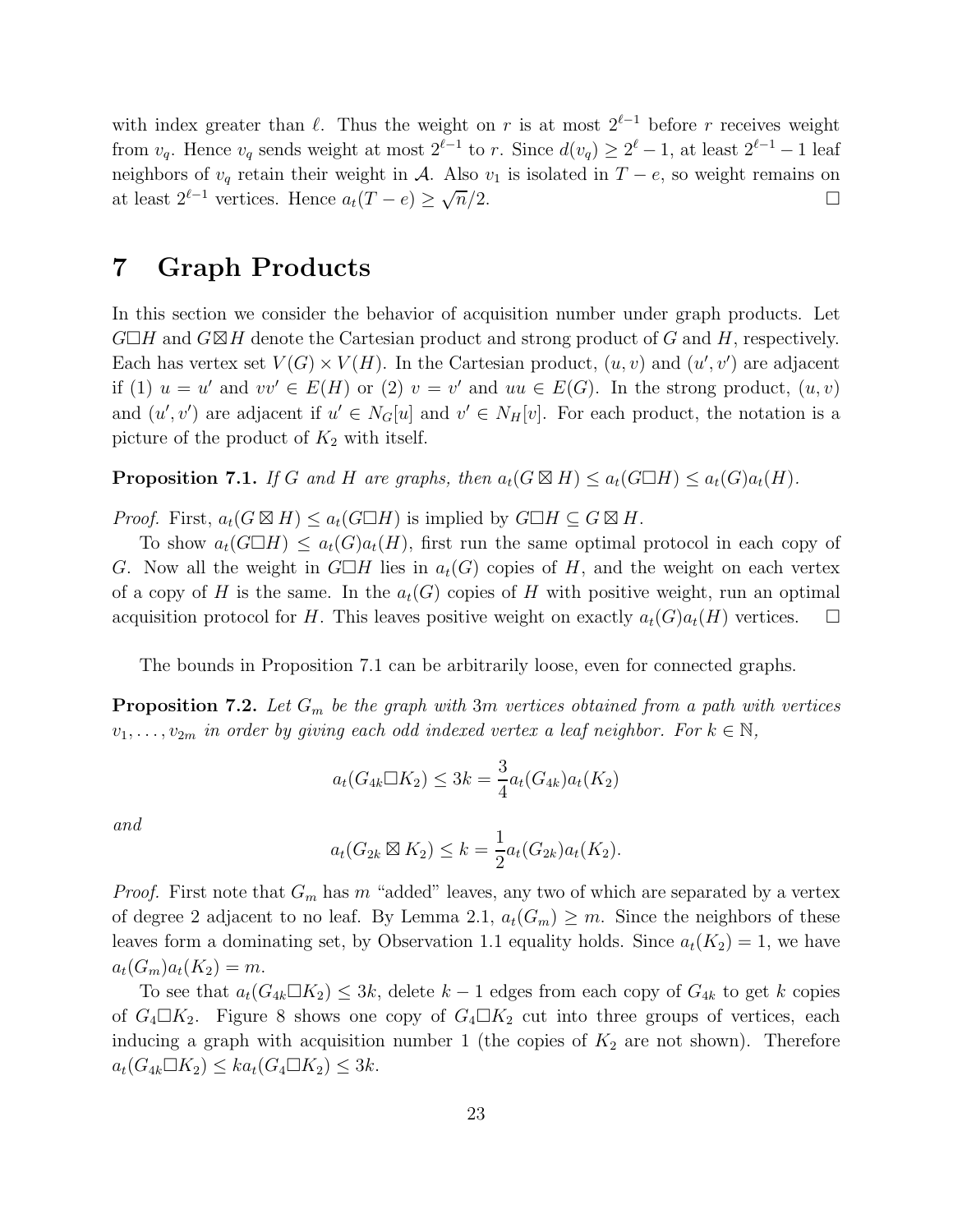

Figure 8:  $a_t(G_4 \Box K_2) \leq 3$ 

Finally, note that  $a_t(G_{2k} \boxtimes K_2)$  contains k disjoint copies of  $G_2 \boxtimes K_2$ , each of which has acquisition number 1, so  $a_t(G_{2k} \boxtimes K_2) \leq k$ .

We know of only finitely many G and H such that  $a_t(G \boxtimes H) < \frac{1}{2}$  $\frac{1}{2}a_t(G)a_t(H)$ . For example,  $a_t(C_5 \boxtimes C_5) = 1$ , while  $a_t(C_5)a_t(C_5) = 4$ . For both the Cartesian product and the strong product, it remains open how small  $a_t$  can be as a function of  $a_t(G)$  and  $a_t(H)$ .

#### References

- [1] G. Bacsó, and Z. Tuza, Graphs without induced  $P_5$  and  $C_5$ . Discuss. Math. Graph Theory 24 (2004), 503–507.
- [2] J. A. Bondy, P. Erdős, and S. Fajtlowicz, Graphs of diameter two with no 4-circuits. Discrete Math. 200 (1999), 21–25.
- [3] L. Cai, The recognition of union trees. Inform. Process. Lett. 45 (1993), 279–283.
- [4] A. J. Hoffman and R. R. Singleton, On Moore graphs with diameters 2 and 3. IBM J. Res. Develop. 4 (1960), 497–504.
- [5] D. E. Lampert and P. J. Slater, The acquisition number of a graph. Congr. Numer. 109 (1995), 203–210.
- [6] T. D. LeSaulnier and D. B. West, Acquisition-extremal graphs, Discrete Applied Mathematics, Available online 29 January 2013, ISSN 0166-218X, 10.1016/j.dam.2012.12.014.
- [7] K. G. Milans, C. J. Stocker, D. B. West, and L. Wiglesworth, Game acquisition number, in preparation.
- [8] O. Ore, Note on Hamilton circuits. Amer. Math. Monthly, 67 (1960), 55.
- [9] N. Prince, P. S. Wenger, and D. B. West, Unit acquisition number, preprint.